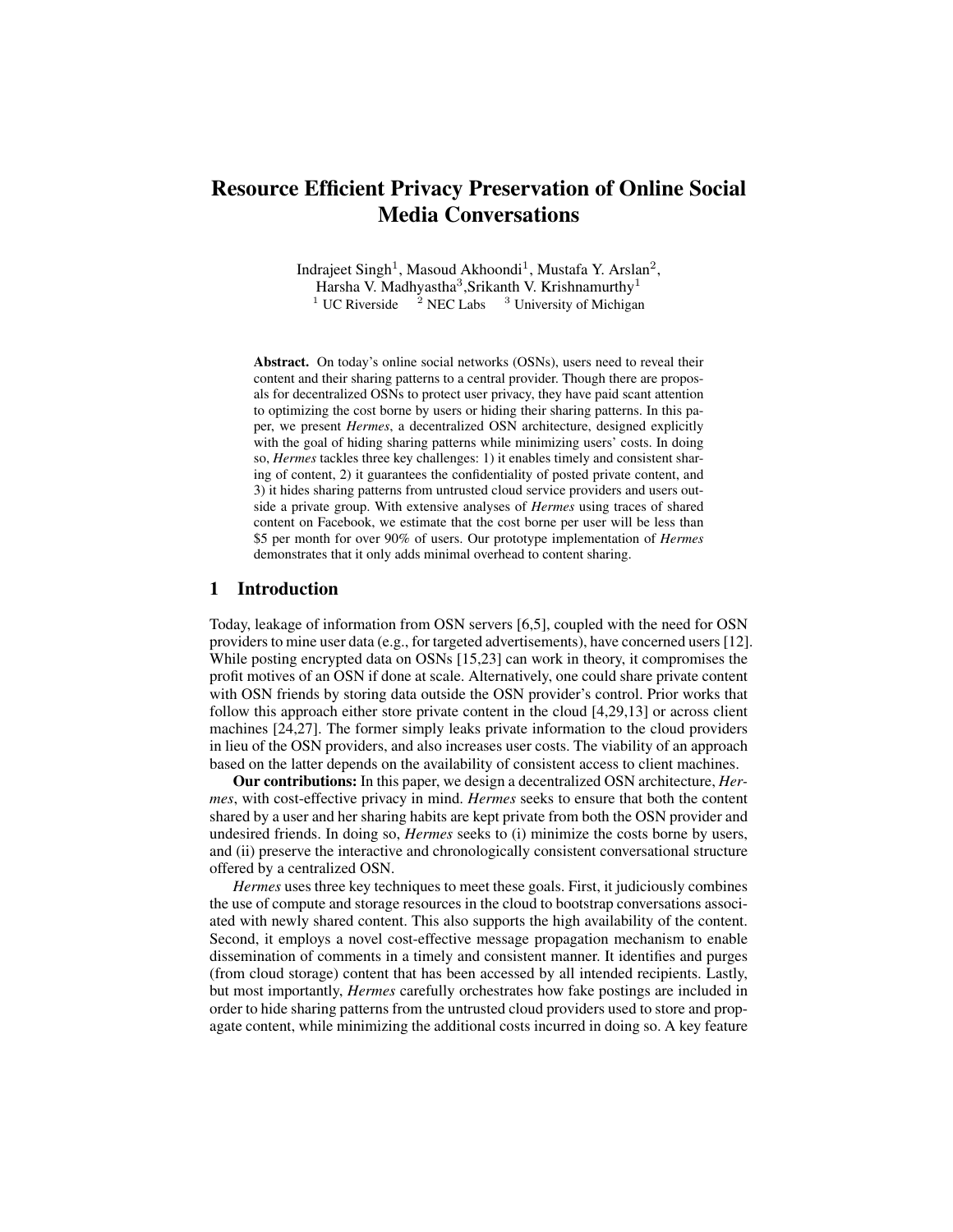of *Hermes* is its flexibility in deployment; it can either be implemented as a stand alone distributed OSN or as an add-on to today's OSNs like Facebook (while maintaining the decentralized nature of content sharing). To summarize, our contributions are:

Design of *Hermes*: As our primary contribution, we design *Hermes*. It utilizes extremely small amounts of storage, bandwidth, and computing on the cloud to facilitate real-time, consistent and anonymous exchange of private content. Importantly, *Hermes* ensures that cloud providers cannot discover the users involved in private conversations and is robust to the intersection attack [\[18\]](#page-16-9).

Analyzing OSN data to determine resource requirements: Based on 1.8 million posts crawled from Facebook, we 1) perform an analysis to determine key parameters for implementing *Hermes*, and 2) conduct realistic simulations to show that (a) *Hermes* effectively anonymizes users' sharing patterns and (b) *Hermes*'s use of cloud resources is low enough to facilitate its practical deployment. Our analysis suggests that, for 90% of users, *Hermes* would typically require 1) cloud storage of much less than 5 MB, and 2) a compute instance on the cloud that is active for roughly 4 days every month. This corresponds to a monthly cost of less than \$5 per user. With this budget, *Hermes* ensures that cloud service providers are unable to guess the members or the group size of any private conversation. If the cloud provider attempts to randomly guess the group members, it is correct less than 15% of the time.

Implementation and evaluation: We implement a prototype of *Hermes* as a rudimentary add-on to Facebook. Our evaluations show that *Hermes* incurs low cost, and the user experience, in terms of delays, is similar to that with Facebook.

Scope: The privacy preserving features of *Hermes* can be used in conjunction with a centralized component that can be used for posts that are not intended to be private. In fact, our prototype of *Hermes* as an add on to Facebook achieves just that; private posts are directed to *Hermes* while other content is shared in the traditional way. We wish to also point out that we do not explicitly consider mobile users; however, *Hermes* can be used in such contexts, and across multiple devices.

# 2 Related Work

Improving privacy in OSNs: Several systems propose to post encrypted content on OSNs to protect privacy (e.g., [\[15,](#page-16-3)[21,](#page-16-10)[16\]](#page-16-11)). However, encryption precludes OSN providers from interpreting posted content and/or hides users' social connections from OSNs. These are not in the commercial interests of OSN providers, who may thus disallow such postings. *Hermes* does not post any encrypted content on an OSN; it uses either cloud storage or users' personal devices to do so. Further, it does not use a centralized OSN framework to inform users of new content; doing so also informs the OSN provider of the specifics of ongoing conversations.

Distributed OSNs: Other efforts propose storing private shared data on devices other than OSN servers [\[27,](#page-16-8)[24,](#page-16-7)[29](#page-16-5)[,4\]](#page-15-0). However, unlike *Hermes*, they either expose user sharing patterns to cloud providers [\[29,](#page-16-5)[4\]](#page-15-0) or degrade user experience in terms of timely and consistent sharing. Systems that store private data in the cloud do not control either storage or bandwidth costs which increase over time as the volume of shared data grows. While other systems store the data on users' personal machines [\[27,](#page-16-8)[24\]](#page-16-7) to reduce costs, the low availability of these machines (they may be turned off when not used) reduces the timeliness of conversations and compromises data consistency. *Hermes* combines resources on cloud services (within limit) with that on users' personal machines to support cost-effective sharing that is held privy from cloud providers.

 $\mathfrak{D}$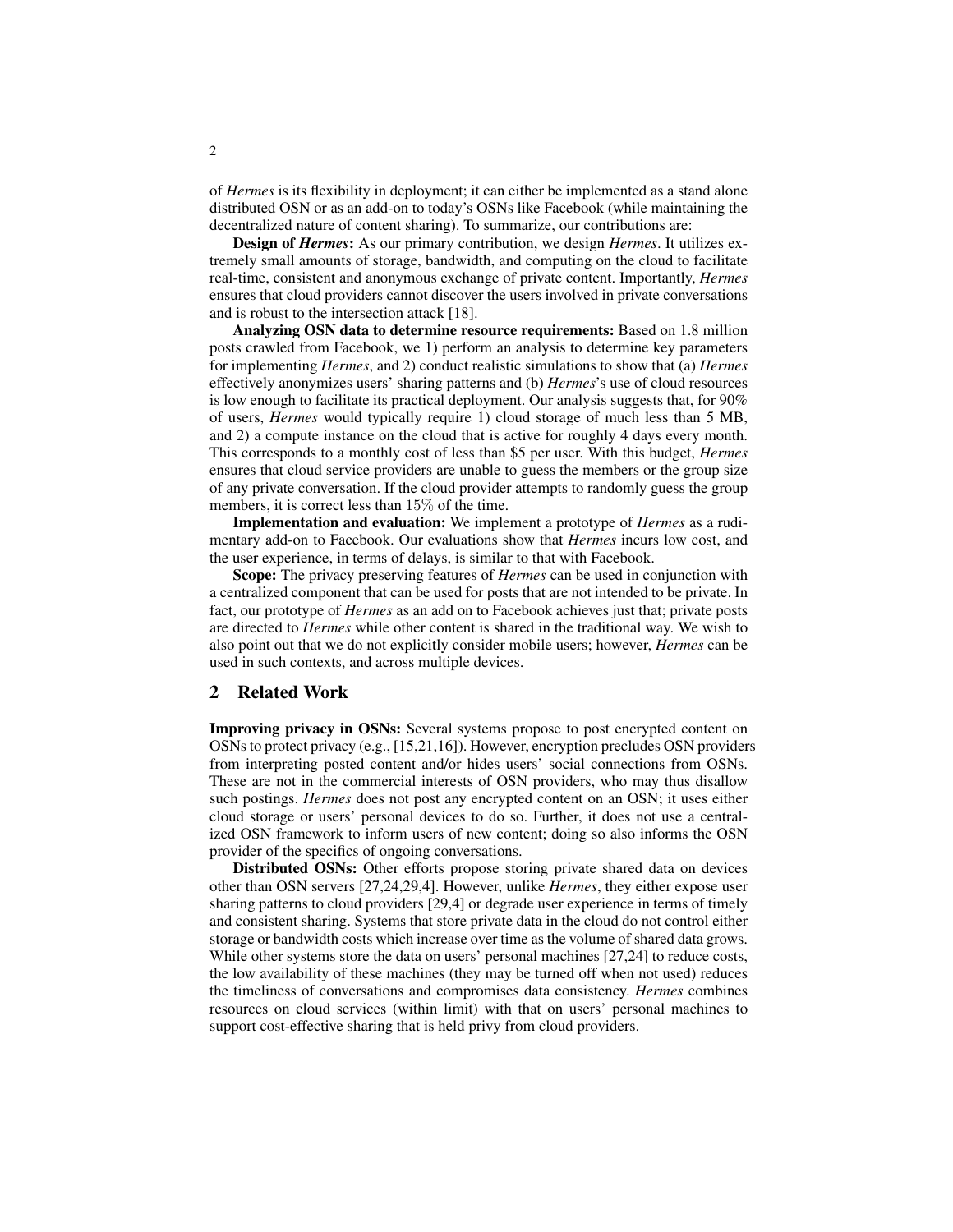Priv.io [\[33\]](#page-16-12) is a new decentralized OSN that aims to minimize the cost incurred for facilitating private content sharing. However, Priv.io critically relies on support for advanced messaging APIs from cloud services, which restricts the generality of Priv.io's architecture. In contrast, *Hermes* only requires cloud storage services to offer a minimal PUT, GET, DELETE interface. Most importantly, due to Priv.io's reliance on messaging APIs offered by cloud services, unlike *Hermes*, it does not attempt to hide sharing patterns (i.e., whom does a user share data with) from cloud providers.

Other related work: Efforts [\[22](#page-16-13)[,30,](#page-16-14)[21\]](#page-16-10) that secure the data stored on untrusted servers or the cloud do not try to account for OSN-specific characteristics (e.g., hiding content sharing patterns). Unlike *Hermes*, these solutions would either significantly increase cost or degrade timeliness. Moreover, *Hermes* enables anonymity in OSN conversations without requiring all members of a conversation to be simultaneously online.

## 3 Goals and Threat Model

Goals and challenges: Our over-arching goal is to design a decentralized, private OSN architecture. In doing so, we have the following three objectives.

- *High availability, timeliness, and consistency:* First, we seek to preserve the desirable properties enabled by a central provider. Specifically, (a) users should always be able to access content shared with them, (b) content shared by a user should be received by the intended recipients in a timely manner, so as to preserve the interactive comment "threads" associated with content shared on OSNs, and, (c) all users involved in a conversation should receive comments in the same causally consistent order. How do we preserve these desirable properties despite the fact that content is stored in a decentralized manner in *Hermes*?
- *• Protect the privacy of content and sharing patterns:* While *Hermes* lacks any central OSN provider, cloud services used to store and disseminate content may be able to monitor conversations. How do we preserve the privacy of shared content from cloud providers and prevent them from discovering the participants in any conversation?
- *• Minimize cost:* Finally, we seek to minimize the storage, bandwidth, and compute costs incurred by users in *Hermes*'s use of cloud services. This is made particularly challenging due to the previous two goals. For example, one could enable timely dissemination of comments if every user were to maintain her own compute instance in the cloud at all times. Similarly, the members of any particular conversation can be hidden from cloud providers by having all users constantly exchange fake comments with each other. However, such measures will result in high cost.

Threat model: We assume that all service providers (of cloud services or of a centralized OSN) preserve the integrity and availability of the data that users store on them. This may be either in fear of bad publicity or because users pay for the service. However, we assume that all service providers may benefit from inferring information associated with private conversations. Thus, we treat all service providers as "curious but honest", as in [\[33\]](#page-16-12). Moreover, if cloud providers discover the members of private conversations, this information may leak. Therefore, we seek to ensure that, when a group of users are involved in a private conversation using *Hermes*, no one outside the group learns either the size or membership of this group. Here, we assume that cloud providers can perform network-level traffic analysis (e.g., a provider can map the IP addresses from which it is accessed, to user identities). The use of anonymity networks such as Tor [\[19\]](#page-16-15) would not scale to meet the traffic demands of a large-scale OSN. Lastly, ensuring the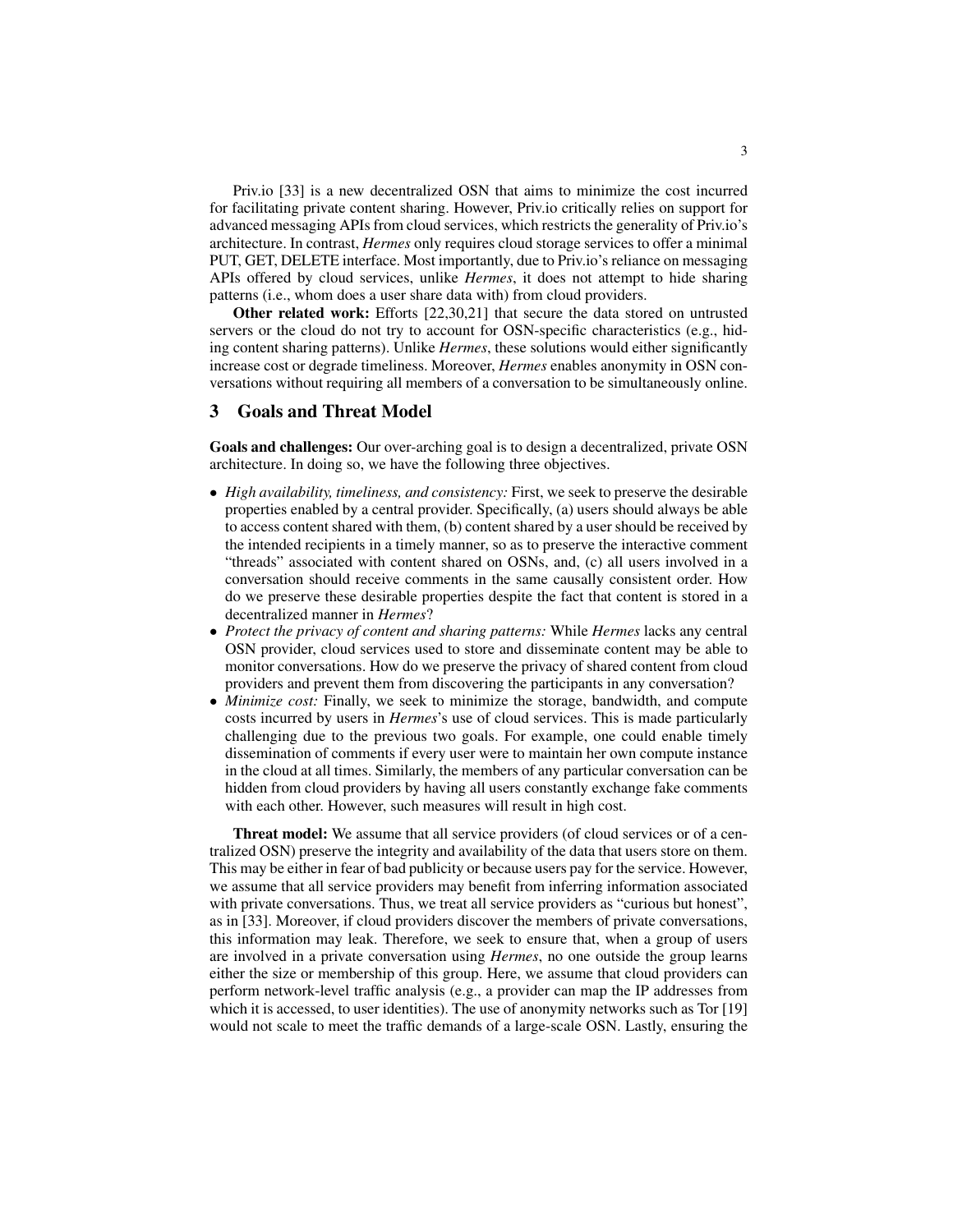<span id="page-3-0"></span>

Fig. 1: Illustration of conversation timeline.

privacy of a users' conversation group via fake messages (as in *Hermes*) requires that the user has a sufficiently large set of friends; if a user has very few friends (e.g, *<* 5), preserving the anonymity of a private conversation group is hard. We assume that users have friends of the order of hundreds, as is typical on OSNs [\[3\]](#page-15-1); however, we assume the sizes of private conversation groups to be much smaller.

## <span id="page-3-2"></span>4 Hermes Architecture

In this section, we describe the *Hermes* architecture with a simple running example.

Consider an OSN user (Alice), who wishes to share some content (say a photo) meant only for her friends Bob and Chloe. To ensure that neither the private content nor the intended recipients are exposed to anyone other than the intended recipients, Alice encrypts the photo with an appropriate key (known only to Bob and Chloe) and shares it using resources in the cloud. There are four main issues that we need to address to enable this: 1) how do Bob and Chloe discover this content *and* the associated key to decrypt it?, 2) how can comments on the content, posted by Alice, Bob, and Chloe, be disseminated in a timely manner?, 3) how do we prevent the cloud provider from inferring the members of this private exchange?, and 4) how to minimize costs incurred by Alice, Bob, and Chloe? We next describe how *Hermes* tackles these questions.

Sharing new content: As shown in Fig. [1,](#page-3-0) every user (including Alice) first posts her public key component to enable an ECDH key exchange (details of ECDH can be found in  $[25]$ ) on her OSN profile<sup>1</sup>, which is visible to all of her friends. Any user can thus, fetch the public key components from her friends' profiles and derive pairwise keys with any of her friends.

To share a photo, Alice's *Hermes* client chooses a new *group key* and creates two encrypted copies (using a cipher such as AES) of this key, one copy encrypted using her pairwise key with Bob and the other using her pairwise key with Chloe. Alice's client then stores these encrypted group key copies in Alice's cloud store. The client also puts the photo, encrypted with the group key (again using AES), in her cloud storage.

Bob's and Chloe's *Hermes* clients periodically check Alice's cloud store for new content shared with them. When new content exists, they fetch their respective encrypted group key copies from Alice's store (the process is discussed later) and extract it using their respective pairwise keys with Alice. Bob's and Chloe's clients then store the extracted group key locally on their personal devices. The clients can fetch and decrypt the photo using this group key.

Enabling OSN-like conversations: We next describe how *Hermes* enables OSN like conversations with low cost.

<span id="page-3-1"></span><sup>&</sup>lt;sup>1</sup> This could be on her favorite OSN or *Hermes*'s servers depending on the implementation.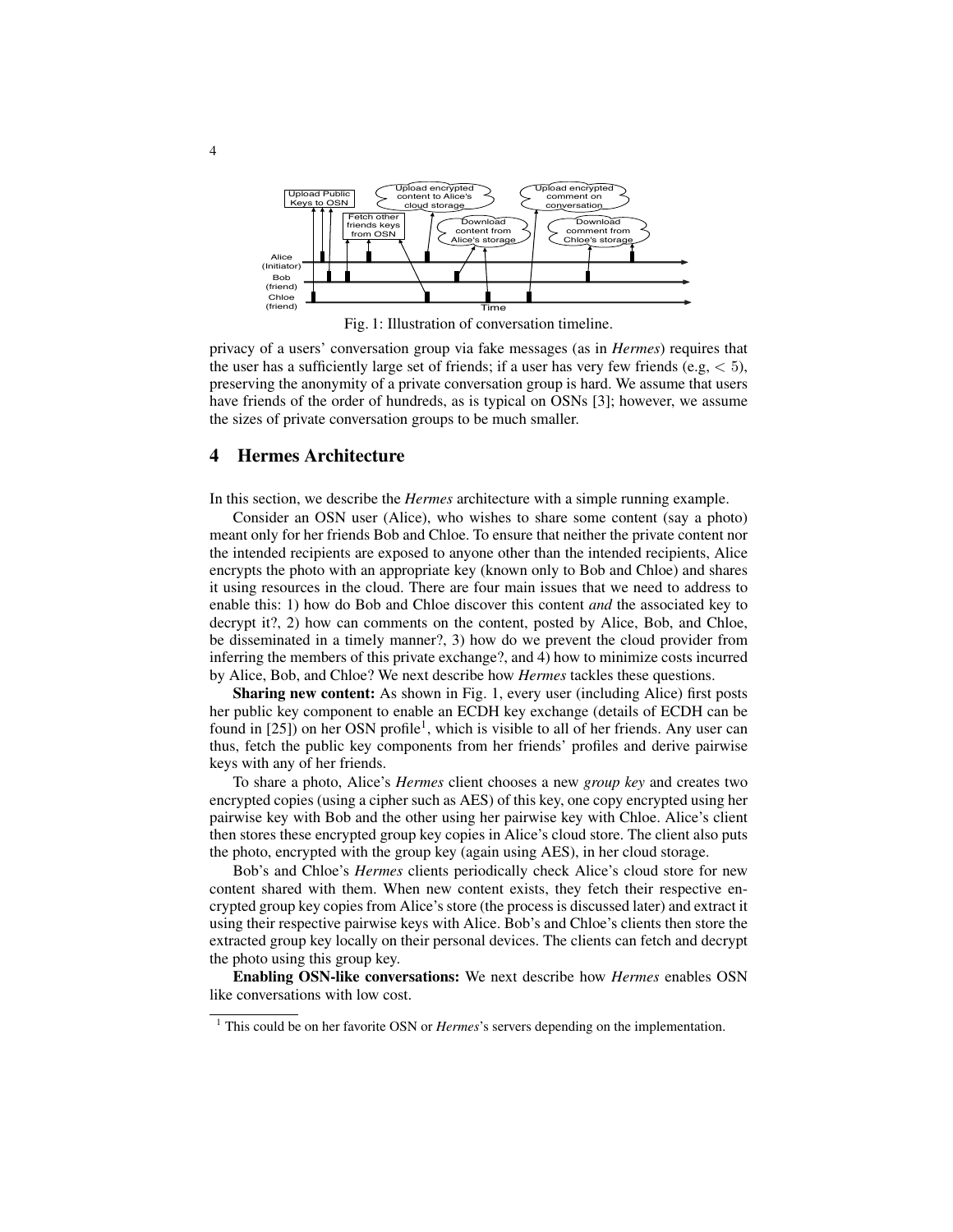*Disseminating comments:* After Bob and Chloe discover Alice's photo, the three of them may post comments on it. Our goal is to ensure that these comments are disseminated in a timely and consistent manner, as is the case with a centralized OSN. If all users involved in the conversation are always online, whenever a user posts a comment, that user's client can establish secure connections with the clients of the other members of the conversation and inform them of the new comment. However, in practice, Alice, Bob, and Chloe may come online at different times. Thus, there has to be a common arbitrator that enables a user to discover comments posted when she is not online and facilitates the chronological ordering of posted comments.

For this, we propose that the user who initiates the conversation (Alice) uses a computing instance in the cloud to act on her behalf as the arbitrator. Today, there are many such online computation resources available (e.g., Google App Engine [\[7\]](#page-16-17), Heroku [\[9\]](#page-16-18), and Amazon EC2 [\[1\]](#page-15-2)). Alice's instance acts as a proxy for her.

*Reducing compute instance costs for Alice:* However, keeping the compute instance active at all times is not cost-effective for Alice. Thus, by default, Alice's *Hermes* client terminates her instance following a preset period after Alice has shared any new content (discussed later in Section [6\)](#page-9-0). However, there may be users who come online much after the instance has been terminated. To deal with such cases, *Hermes* uses log files called *uf iles* (update files). Every user maintains a *uf ile* in her cloud store for each friend; these *uf iles* are created and the location of the *uf iles* are exchanged between friends either when a user installs the *Hermes* client or when the user adds a friend. Thereafter, whenever a user (Alice) posts a new piece of content relevant to a specific friend (Chloe), Alice's *Hermes* client adds an entry to the *uf ile* for Chloe. In all subsequent discussion, for the purposes of clarity, we only provide a high level description of how *uf iles* are used and defer a detailed description to an appendix.

If Bob comes online after Alice's compute instance has been terminated, his client retrieves her *uf ile* for him and locates any new updates. This allows Bob to retrieve any content or comments shared by Alice. His client then indicates that the content has been retrieved in his own *uf ile* for Alice. Upon checking this entry when Alice comes online, her *Hermes* client deletes the original entry in her *uf ile* for Bob.

Note that *uf iles* also enable a user to discover comments without waiting for the initiator of a conversation to come online. For example, if Bob is also Chloe's friend, Bob's *uf ile* for Chloe will indicate that he has commented on Alice's photo. Chloe can thus retrieve the comment and associate it with the original photo received from Alice (based on an associated conversation ID).

*Ensuring consistency of comments with uf iles:* The above framework allows a user who comes online after the instance is terminated to retrieve the object and reconstruct the conversation associated with it (i.e., put the comments in chronological order using vector timestamps [\[26\]](#page-16-19)) as long as all the group members are his friends. However, if a group member (say Chloe) is not Bob's friend, Chloe is unable to read Bob's *uf iles*; in fact, such a file for Chloe will not exist in Bob's cloud storage, since *uf iles* are only maintained for friends. This violates the structure of an OSN conversation.

To deal with such cases, Alice relays the locations of the comments associated with her content via her own *uf iles* for each member of the conversation (who are her friends since she initially shared the content with them). Since there may be delays in relaying these locations (in rare cases where multiple users come online much after the compute instance is terminated), there may be temporary loss in the chronological consistency for a user who comes online at a late stage. There is an inherent trade-off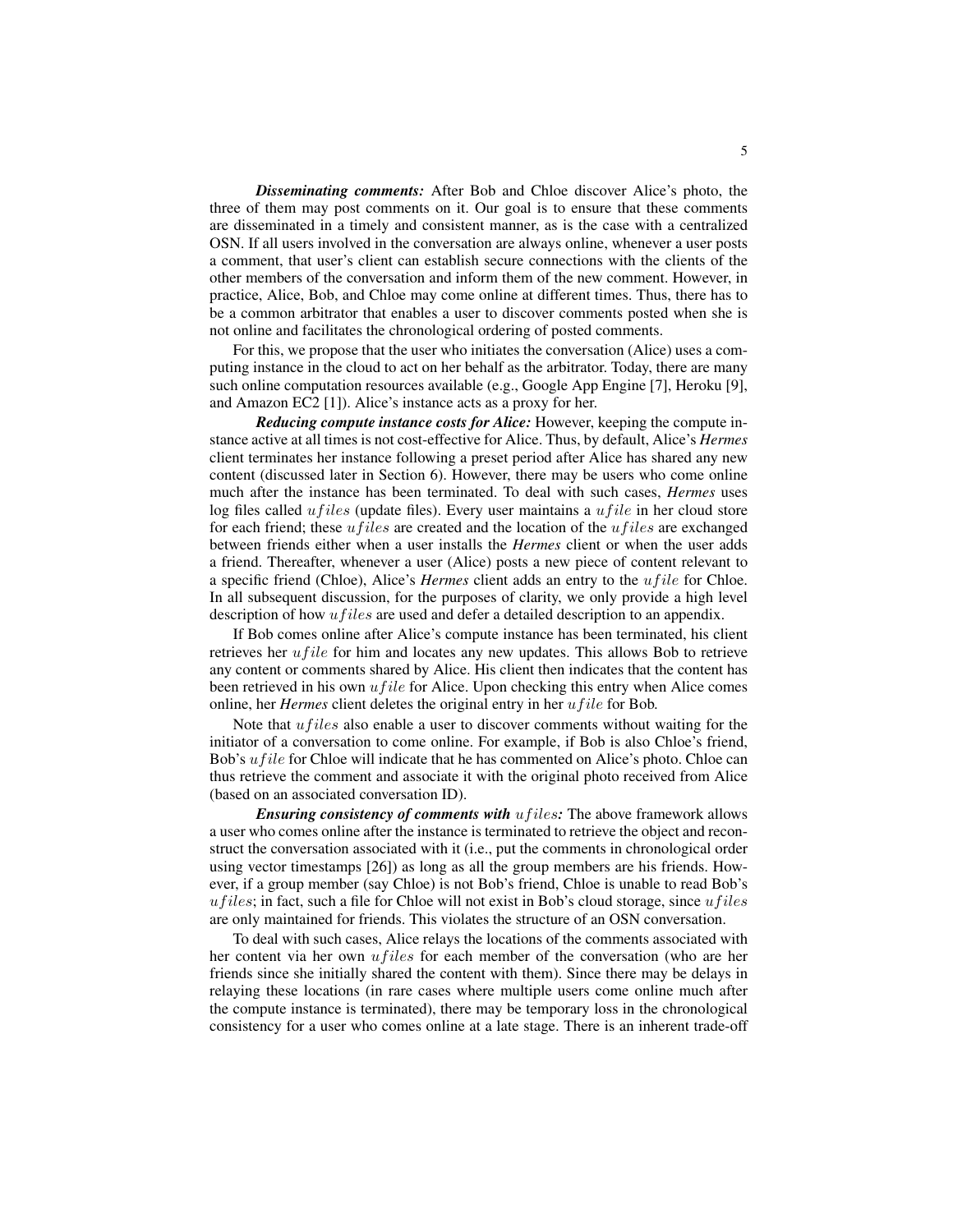here; the longer Alice's compute instance is active, the less likely is that there is such a loss in consistency. However, this will incur a higher cost.

*Reducing storage costs:* Finally, Alice cannot store her photo (or for that matter, Bob cannot store his comment) on the cloud forever. This would result in a monotonic growth in the consumed storage and thus, the associated cost. Instead, with *Hermes*, content is removed from cloud storage after a certain time (the duration can be set by Alice, but we discuss what might be appropriate in Section [6\)](#page-9-0). A simple way of ensuring that all group members have seen the content before it is purged is for Alice to check if they have indicated this to be the case in their *uf iles* for her. If a user (say Bob) comes online after a prolonged absence (much after when the content was removed from the cloud), he may still learn of its existence via Alice's *uf ile* meant for him. Via his own *uf ile* for Alice, Bob's client then requests Alice for the purged content. When Alice comes online next, her client then copies the requested content back on to the cloud. In fact, Bob can request the purged content from any or all of the group members of that conversation (information on the group can be embedded as metadata in the encrypted content) to restore the content on the cloud for him. Once a group member (say Chloe) restores the content, Bob's *uf iles* can be updated to indicate that the content is no longer needed from other members.

This process increases the complexity of *Hermes*'s design, and thus, is not currently implemented in our prototype; however, as we show in Section [6,](#page-9-0) such cases are rare if one looks at typical content sharing on Facebook. Here, we also point out that *Hermes* enables users to access their content from multiple devices; however, we omit the details of how this is made possible due to space constraints.

## <span id="page-5-0"></span>5 Hiding users' sharing patterns

Next, we discuss how *Hermes* ensures that cloud providers cannot determine any of the following: a) "when" a private conversation is occurring, b) the group size of any given conversation, and c) the individual members taking part in that conversation.

#### 5.1 Hiding the membership information within each private conversation

First, let us consider a single private conversation initiated by Alice. Our goal here is to ensure that the identities of the members of this private group and the size of the group are not exposed to anyone outside the group.

Strawman approach: To hide the group members in a given conversation initiated by Alice, one simple approach is to make *uf iles* indistinguishable across all of Alice's friends. Whenever Alice's *Hermes* client needs to insert an entry into the *uf ile* for a particular friend, it can also insert dummy entries into the *uf iles* for all of Alice's remaining friends; the entries in the *uf ile* for any particular friend are encrypted with the shared pairwise key between Alice and that friend, thus preventing the cloud provider from inferring which entries are fake. Thus, based on the writes to and reads from the *uf iles* in Alice's cloud storage, the cloud provider will not be able to determine which subset of Alice's friends are involved in ongoing private conversations.

However, this simple approach has two limitations. First, it results in high storage, bandwidth, and operational query costs for Alice, because a large number of fake entries will need to be stored by Alice and accessed by Alice's friends. Second, the cloud provider may still be able to infer the members of Alice's private conversation by observing which of Alice's friends insert updates into the *uf iles* in their own storage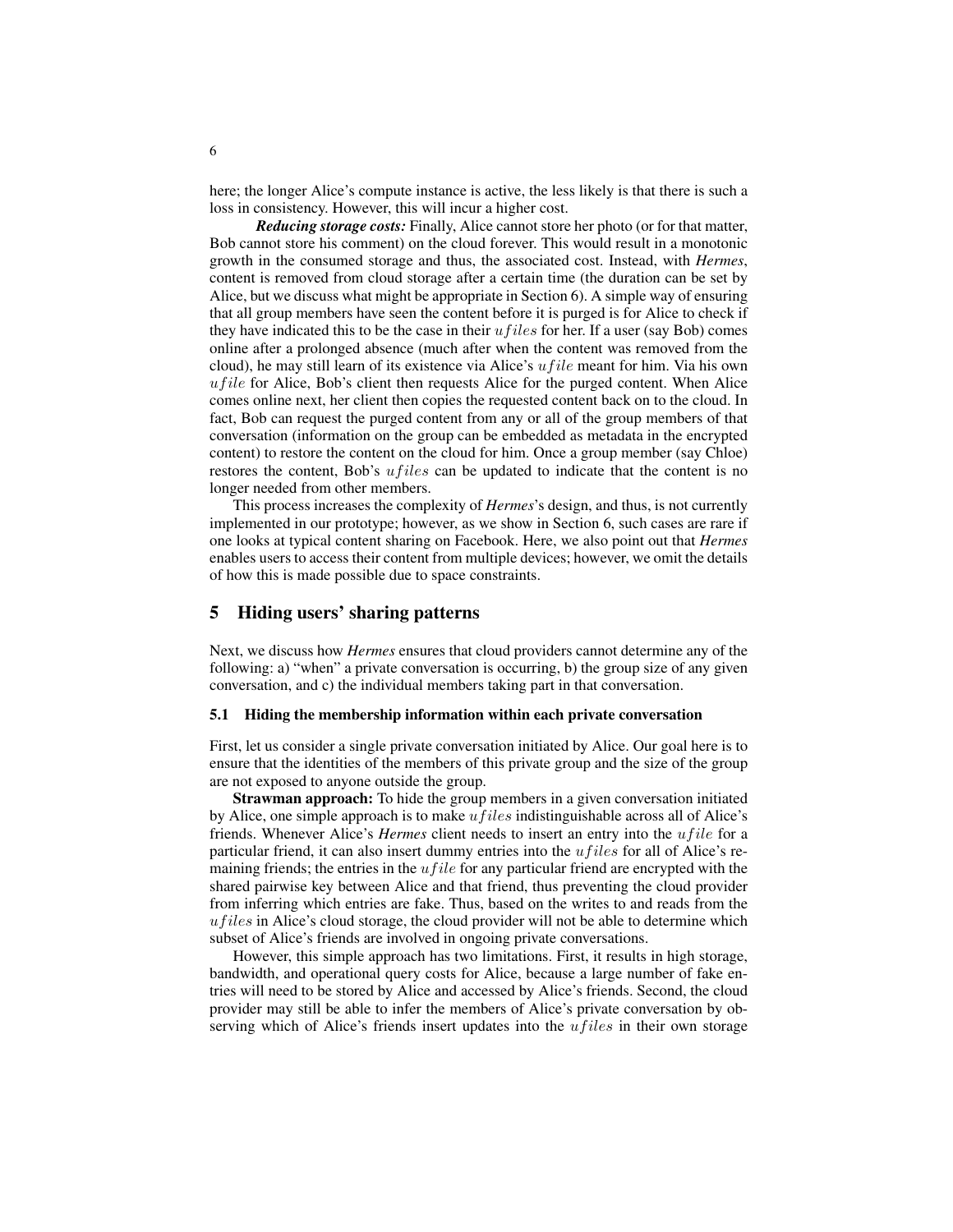space; group members will post comments, but friends who are not part of the group will not. We next discuss how we address both of these issues in *Hermes*.

Obfuscating group size: Instead of making the *uf iles* for all of Alice's friends indistinguishable, *Hermes* attempts to hide the group members (G) among a subset of Alice's friends  $(\mathbb{D})$ , where  $\mathbb{G}$  is a subset of  $\mathbb{D}$  (referred to as the anonymity set). Whenever an entry has to be added to the *uf ile* for any user in G, dummy entries are also added to the *ufiles* for those users in  $(D - \mathbb{G})$ . The number of users in  $(D - \mathbb{G})$ follows an exponential distribution, with its minimum, mean, and maximum values set to  $\alpha$ ,  $|(\mathbb{N}-\mathbb{G})|/4$  (rationale in Section [6\)](#page-9-0), and  $|(\mathbb{N}-\mathbb{G})|^2$ , where N contains all of Alice's friends. The parameter  $\alpha$  allows us to handle small groups and is set to max $(15, |\mathbb{G}|)$ .

The effect of these parameters is that the size of the anonymity set is always at least double that of the private group. As a result, random guessing as to whether a particular user in the anonymity set is a member of the group will be correct with a probability of at most 50%. For small groups of size less than 15, randomly guessing as to whether a user in  $\mathbb D$  is a group member succeeds with probability  $|\mathbb{G}|/(|\mathbb{G}|+15)$ . In addition, the exponential distribution biases the anonymity set towards smaller sizes. This reduces the additional storage and bandwidth costs incurred for providing anonymity, as compared to a uniform distribution that chooses the size of the anonymity set at random from the range  $[\alpha, |\mathbb{N} - \mathbb{G}|]$ . Lastly, note that it is insufficient to determine the size of the anonymity set simply by inflating the group size by a fixed factor (since this clearly reveals the group size).

Preventing inference of group membership based on comments: So far, Alice has been able to share content with  $\mathbb{G}$  without revealing  $\mathbb{G}$  or its size ( $|\mathbb{G}|$ ). However, since only members of G will post comments on the shared content, the cloud provider will be able to distinguish the users in  $\mathbb G$  from all those in  $\mathbb D$ . Thus, the additional fake members in  $D$  must also post fake comments as part of the conversation (these fake comments are discarded upon retrieval by group members).

A naive approach would require all the additional members in  $\mathbb D$  to post as per either some random distribution or based on their previous posting habits. However, it is hard to provide any anonymity guarantees with such an approach. Moreover, since we assume that the source code for the *Hermes* client is publicly accessible, cloud service providers will have access to any distributions hard-coded into the client software.

Instead, our approach for posting of dummy comments works as follows. We divide time into slots, where all the members of a conversation can derive the slot boundaries based on the time at which the conversation was initiated (see Figure [2\)](#page-7-0). We refer to each time slot as a round. In each round, every member of the conversation who is online during that period posts at least one comment, at a random point in time during that round. Those group members who have no real comments to post in a particular round this includes both the users in  $(D - G)$  and the users in G who have no comments to post during that round—post at least one dummy comment during that round. All entries added to any *uf ile* are padded to a fixed size in order to hide the number of comments being posted by a user; this is necessary because a user who posts real comments may post multiple comments in a single round.

Importantly, every user in  $\mathbb D$  posts either real or fake comments at only one particular time during each round. This ensures that the cloud provider cannot distinguish between users in  $\mathbb G$  and those in  $(\mathbb D - \mathbb G)$ , since it observes the same pattern of writing to and reading from  $u$  *files* for all users in  $D$ . Thus, when all users in  $D$  are online, the cloud

<span id="page-6-0"></span><sup>&</sup>lt;sup>2</sup> Since private group sizes are typically small, we assume  $|(N - \mathbb{G})| > |\mathbb{G}|$ .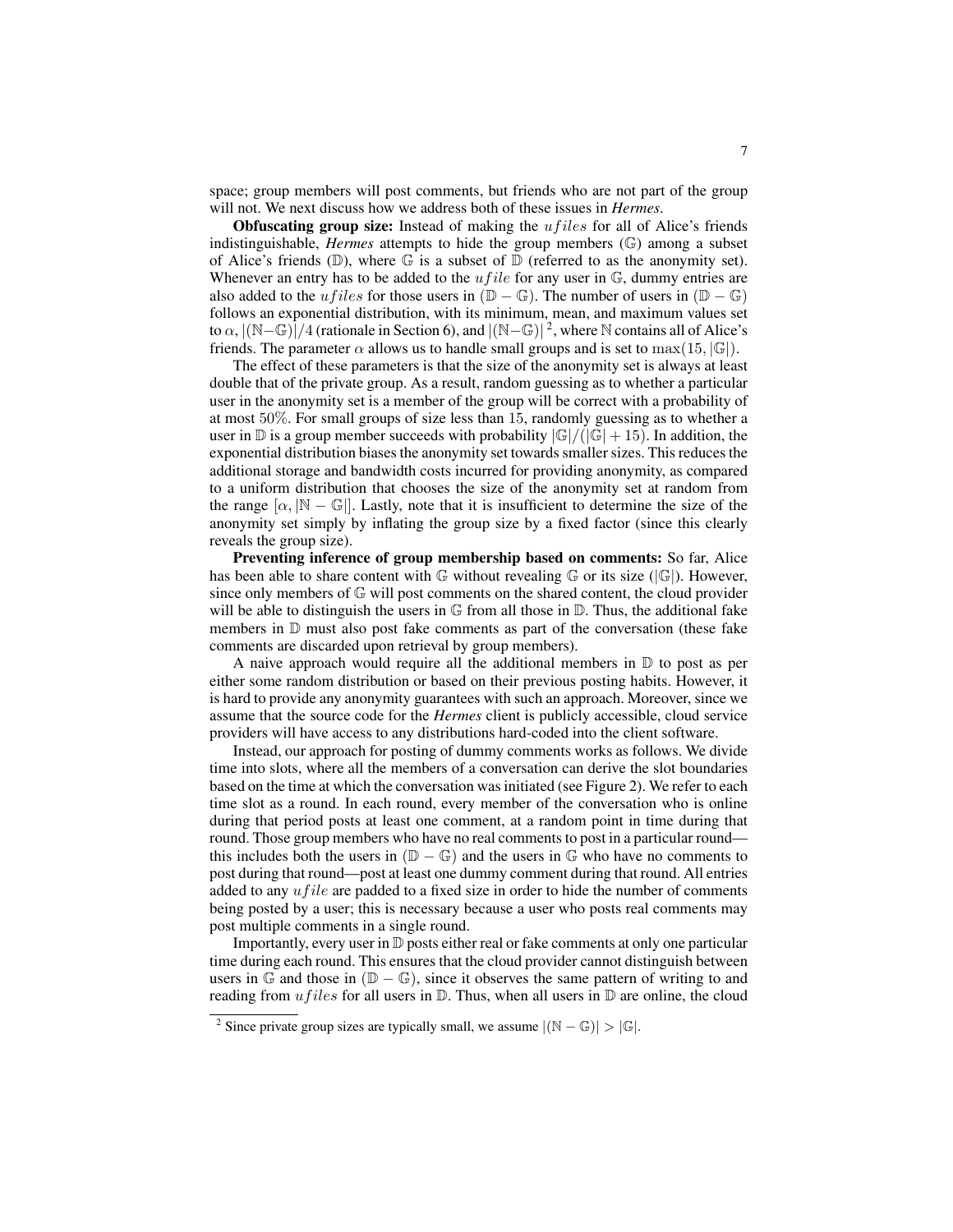<span id="page-7-0"></span>

Fig. 2: Round structure in *Hermes*.

provider has only a  $\frac{G}{D}$  probability of correctly inferring whether a particular user in  $D$ is indeed a member of the private group G.

Selecting the length of a round: A key design decision in instantiating the approach described above is to determine how time should be divided into rounds. Shorter rounds lead to more timely dissemination of comments. This is because when one user posts a comment in a particular round, another user can respond to this comment only in the next round; note that every user can post comments only once in each round. In contrast, longer rounds result in lower cost since fewer fake comments are posted, but compromise timeliness. Based on this trade-off, we split the timeline of a conversation into rounds as follows.

Our design is based on the observation that the commenting activity associated with most conversations is high when the conversation initially begins. After this initial period, the conversation goes stale and users may have few new comments.

Given this, to reduce the costs incurred to guarantee anonymity (hiding user sharing patterns), we partition any conversation into two phases. The first phase is when the conversation is fresh and one is likely to expect a comment in the near future. In this phase, the timeliness of comment dissemination is important, and therefore we keep a round's length short. Once several rounds with no real comments are observed, the conversation transitions to the second phase. The second phase aims to capture that phase of a conversation where no user has posted a comment for a while and there is a low probability of new comments. In this phase, we want to limit the cost associated with the conversation by minimizing the number of fake comments. The key property we exploit in this second phase is that, since the conversation is already stale, the timeliness of straggler comments posted during this period is not of concern.

In the first phase, all rounds are of equal length as long as at least one real comment is posted in each round. When there are no real comments in a particular round, we increase the length of the round by a multiplicative factor. The round length in the first phase is reset to its original value when a real comment is posted in the previous round. After a certain number of consecutive rounds with no real comments, the conversation transitions to the second phase. We model round durations in the second phase as a geometric series also, but use a larger multiplicative factor to increase round durations as compared to that used in the first phase. When a real comment is posted in the second phase, the conversation is reset to the first phase, but a fewer number of rounds of inactivity transitions the conversation back to the second phase in this case.

Note that the users who are in  $D$  but not in  $G$  cannot distinguish between real and fake comments; this is intentional, since we seek to hide group membership not only from cloud providers but also from users who are not in G. Therefore, in every round, every user in G broadcasts to all of her friends who are also in D as to whether a real comment was posted in the previous round or not. Every user in  $D - G$  who receives this notification relays this on to all of the user's friends who are in D, exactly once. Thus, a user who receives a notification cannot distinguish between whether this was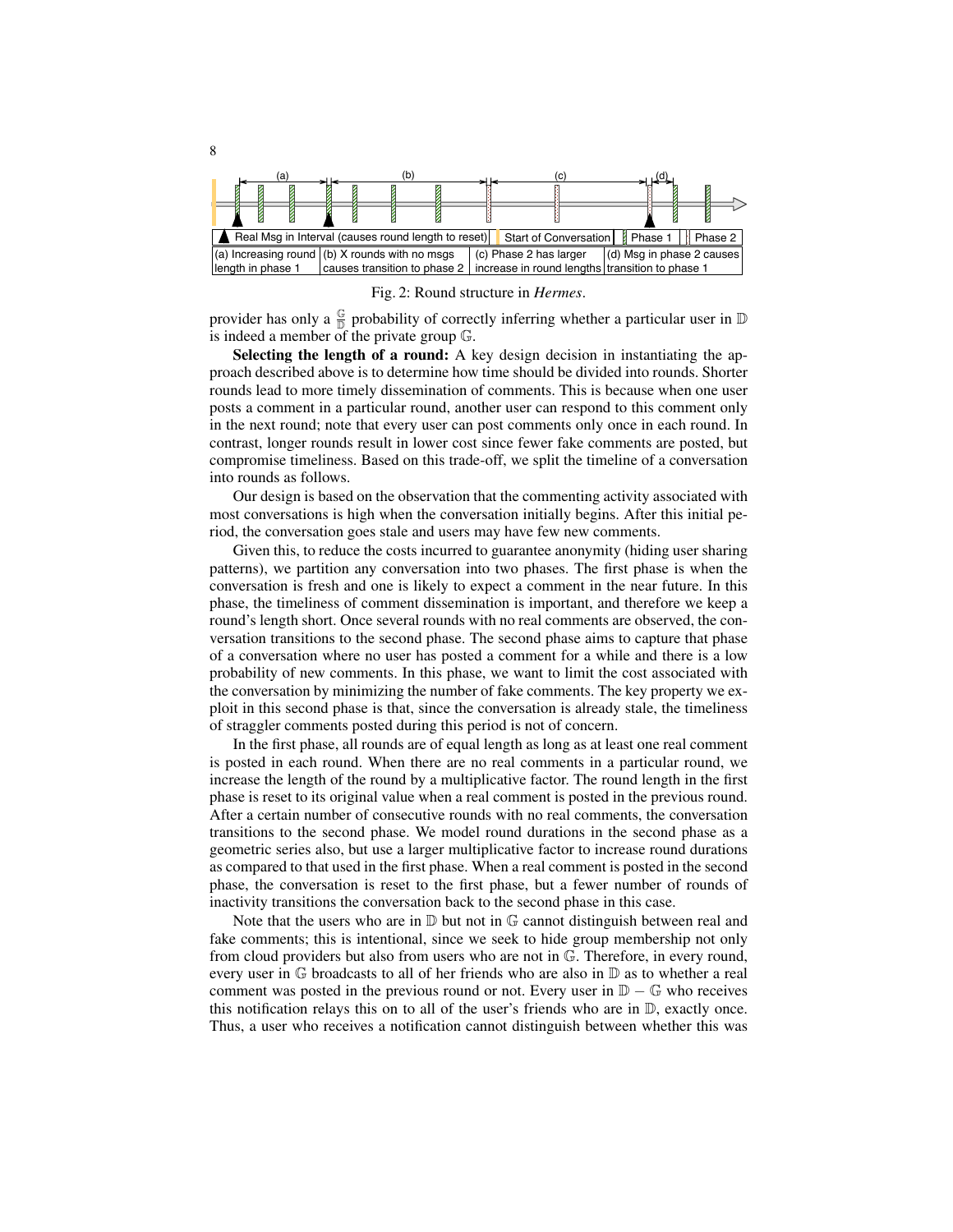an original broadcast or a relayed broadcast. Once a user receives this information, she can independently determine what the length of the next round will be and when the transition between phases is triggered. Note that, from the cloud provider's perspective, these notification messages that convey whether a real comment was posted in a particular round are indistinguishable from real and fake comments. Moreover, though the cloud provider may be able to infer when real comments are posted based on when inter-comment spacings decrease, *no one other* than the users in G can determine *which* users posted the real comments.

#### 5.2 Hiding users' conversation patterns by handling intersection attacks

Thus far, we have only considered hiding the identities of group members within a conversation. Unfortunately, the above approach is insufficient in completely hiding a users' sharing patterns across conversations. If fake users (in  $\mathbb{D} - \mathbb{G}$ ) are chosen randomly from the user's friends  $(N)$ , the cloud provider can infer that users who appear repeatedly in different conversations are likely to indeed be real members of private groups.

To prevent such intersection attacks [\[18\]](#page-16-9), we need to preserve anonymity *across* conversations. For this, we seek to ensure that a consistent group of  $\mathbb K$  friends ( $\mathbb K \subset \mathbb N$ ) appear across the conversations initiated by a user (Alice); we refer to this group as the Top  $\mathbb K$  group. Thus, if a private, repetitive, group initiated by Alice is of size  $\mathbb G$ , the provider can only randomly guess if a user in the group of K friends (K *>>* G) is a true repetitive member with probability  $\frac{\mathbb{G}}{\mathbb{R}}$ . In essence, this provides  $|\mathbb{K}|$ -anonymity [\[31\]](#page-16-20).

Our approach to form the Top  $\tilde{K}$  group (algorithmically depicted below) is to (1) tune the membership of  $D$  and (2) use fake conversations. We identify the friends with whom Alice consistently has private conversations (say  $\mathbb{K}_1 \supset G$ ) and include them in the Top  $K$  group. We then fill the remainder of the Top  $K$  group with other friends with whom Alice rarely initiates private conversations (say  $\mathbb{K}_2$ ).

<span id="page-8-0"></span>Stage 1 Learn user habits

1: for Next *M*<sup>1</sup> conversations do

2:  $\{\forall x \in \mathbb{G} : x.count += 1\}$ <br>3: set  $\mathbb{D} = \mathbb{N}$  and start convers

set  $\mathbb{D} = \mathbb{N}$  and start conversation with entire friends list.

4: end for

- 5: Select  $\mathbb{K}_1$  users with highest count values
- 6: Select  $\mathbb{K}_2$  random friends s.t.  $\{\forall x \in \mathbb{K}_2 : x \in \mathbb{N} \land x \notin \mathbb{K}_1\}$

7: reset count Values

8: return  $\mathbb{K} = \mathbb{K}_1 \cup \mathbb{K}_2$ 

<span id="page-8-1"></span>Stage 2 Use learned habits

1: for Next  $M_2$  conversations do 2: Select size for  $|\mathbb{D}| = \alpha + Exp(\frac{|\mathbb{N}| - |\mathbb{G}|}{4})$ 3:  $\forall x \in (\mathbb{N} - (\mathbb{G} \cup \mathbb{K})) : \mathbb{P}(x \in \mathbb{D}) = p$ <br>4: Fill  $\mathbb{D}$  from  $\mathbb{K} - \mathbb{G}$  with probability Fill  $\mathbb{D}$  from  $\mathbb{K} - \mathbb{G}$  with probability of  $x \in \mathbb{D} \propto Max(c - x.count, delta)$ , where  $c = Max(\forall x \in \mathbb{K} : x.count)$ 5:  $\forall x \in \mathbb{D} : x.count+=1$ <br>6: schedule  $\lceil \frac{\mathbb{K}-\mathbb{D}}{\mathbb{R}} \rceil$  fake co 6: schedule  $\lceil \frac{K-D}{D} \rceil$  fake conversations with  $\mathbb{G} = \emptyset$  in current  $M_2$  conversations 7: end for

Tuning the membership of  $\mathbb{D}$ : As the first step, we need to determine which of Alice's friends consistently belong in private conversations. While doing so, in order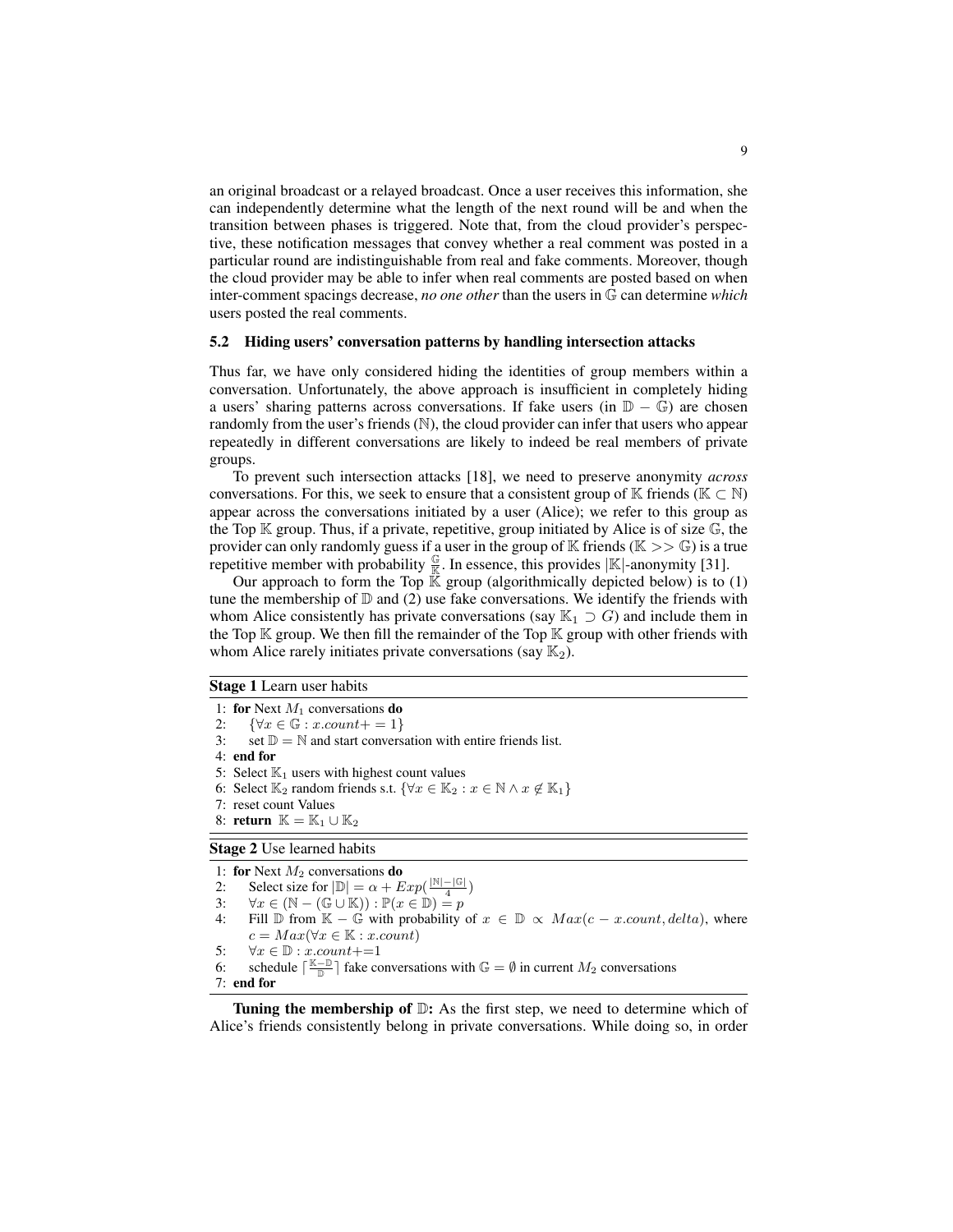to preserve anonymity, we simply use the naive approach wherein all of her friends are included in all conversations. This is referred to as the *first stage* or the *learning stage* of anonymizing conversations (Stage [1\)](#page-8-0). This stage is executed for *M*<sup>1</sup> (tunable parameter) conversations. During this stage, the *Hermes* client learns of the user's posting habits and with which friends the user is more likely to privately exchange information (set  $\mathbb{K}_1$ ). It then forms the Top  $\mathbb{K}$  group as described above.

In the second stage (Stage [2\)](#page-8-1) which is then executed for the subsequent  $M_2$  (tun able parameter) conversations, we reduce the total cost incurred by a user (Alice) by only consistently including the Top  $K$  group in private conversations. In each true conversation initiated by Alice, we now form the group  $D$  for that conversation as follows. First, all the user's friends that are neither part of the conversation group G nor the Top  $\mathbb K$  group (determined in the first stage) are considered as candidates for inclusion in  $\mathbb D$ . Each of these candidates is included in  $D$  with a very small fixed probability  $p$ . This ensures that friends outside of Alice's Top  $\mathbb K$  group, i.e., users with whom she rarely exchanges private content, are included with a small probability; this protects against the server correctly identifying true rare inclusions of such friends. Subsequently, Alice's friends that are part of her Top *K* group but not in G, are considered for inclusion. The probability that a particular user (say Chloe) in the Top  $\mathbb K$  group is selected is proportional to the difference between the maximum number of conversations any member of Top K group is involved in (both true or fake roles), and the number of conversations that Chloe is involved is involved in (both true or fake roles). This ensures that all of the members of the Top  $\mathbb K$  group are consistently involved in conversations.

Using fake conversations: In spite of filling the groups as above, it is possible that real users appear more often than fake users. To address this, we schedule  $\lceil \frac{\mathbb{K} - \mathbb{D}}{\mathbb{D}} \rceil$  *fake* conversations (with fake comments) where  $\mathbb{G} = \emptyset$  (since each real conversation already includes  $\approx \mathbb{D}$  members from the Top K group). The groups,  $\mathbb{D}$ , for such fake conversations are filled exactly as the real conversations are filled. Together, the above two steps of stage two ensure that every member of the Top *K* group is in (approximately) the same number of conversations on average.

To cope with the dynamics of Alice's sharing behaviors (she could converse more often with Bob and Dave at some point in time, and at a different time, exchange more private content with Chloe and Eve), we return to the first stage periodically to recompute the Top  $K$  group. Here, we take care to ensure that only minimal changes are made to the group  $\mathbb{K}_2$  to prevent the server from identifying these as fake users.

Finally, instead of using fake conversations, to reduce costs one can think of suppressing an initiator's conversations with particular users with whom she is conversing too frequently. We do not explore this option as it violates our goal of ensuring timely sharing as in a traditional OSN.

# <span id="page-9-0"></span>6 Quantifying Cost, Anonymity, and Timeliness Trade-offs

In order to tune *Hermes*'s configuration, we seek to understand the trade-offs between anonymity, timeliness, and cost. To do this, we crawl a large dataset from Facebook, and use the posting habits seen to perform a trace-driven simulation of *Hermes*.

Understanding the temporal nature of conversations: We first seek to understand how long a posting is likely to be of interest to a user's friends, in the common case. Our particular interest is the *time gap* between when specific content was posted by a user and when the friends of that user lose interest in viewing it (the interested friends have already viewed it with high probability). However, it is impossible to accurately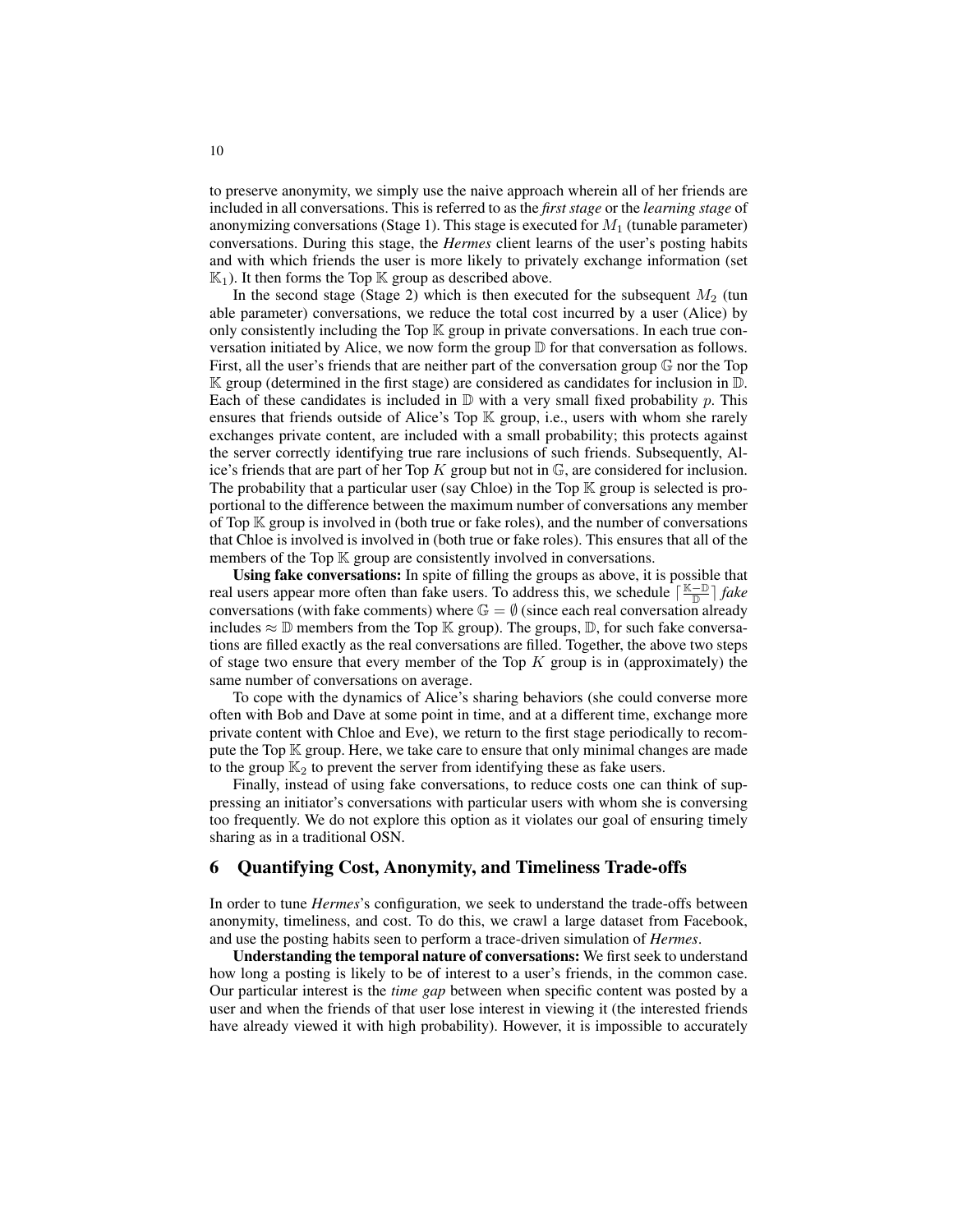<span id="page-10-2"></span><span id="page-10-0"></span>

<span id="page-10-3"></span><span id="page-10-1"></span>determine this duration without access to Facebook's server-side logs. Therefore, we instead use users' comments on a post as a proxy for their interest in the post. Though all users who find a posting to be of interest may not comment on it, previous studies have shown that the number of friends that see a post and the number of friends commenting or liking it are positively correlated [\[17\]](#page-16-21). Thus, we ask the question: for those postings that have associated comments, what is the time gap between the instant when the posting was made and when the last associated comment was posted?

Due to the lack of a publicly available dataset on users' posting habits, we crawled the profiles of 68,863 Facebook users using a combination of FQL (Facebook query language) and RestFB. Our crawled dataset, which spans a month, roughly comprises 1) 1*.*8 million wall posts and associated comments, and 2) 40K posts of either photos or videos with  $\approx 35$ K associated comments. Remarkably, 70% of the 1.8 million posts did not have any associated comments. Thus, we look at the other 30% and the photos/videos to determine the time-gap between when the initial content was posted and when the last associated comment was seen. Based on Fig. [3a,](#page-10-0) we set the duration for which a user caches data on her cloud storage to 3 days; 90% of posts do not receive new comments beyond this period. In outlier cases, where content is sought long after it was posted, we sacrifice timeliness for resource thriftiness as discussed earlier.

A simulation of *Hermes*: Next, we build a simulator to capture user interactions with *Hermes* in a large-scale setting; the simulation provides both 1) an understanding of how *Hermes* may perform, and 2) a validation of *Hermes*'s ability to provide anonymity with limited resources (small volumes of storage and bandwidth, few operational queries, and short uptimes for a user's computing instance). To the best of our knowledge, there does not exist a simulator that mimics user interactions on an OSN.

*Determining simulation parameters:* The first input required by our simulator is a measurement of how often users come online. This dictates the expected time for disseminating content across *Hermes* clients, and thus, impacts how long the computing instance, or data stored on the cloud, will need to be active. Note that the *Hermes* client on a user's device does not need her to interact with it to fetch new content. Thus, the only time of interest is when the device is powered on and connected to the Internet. Here, we use data from [\[32\]](#page-16-22), which provides the time per day for which users' devices are active. We assume that most powered on devices today are connected to the Internet. The weighted average of this time for desktops is 9*.*7 hours a day. The weighted average of online time for portable computers is comparable at 8*.*3 hours a day [\[32\]](#page-16-22).

Second, to determine when a friend retrieves a private posting made by a user, we compute the relative time-gap between when the user is online and when the friend comes online later. We assume that users in similar time-zones are online during similar periods; if users are in time zones far apart, this time gap may be larger. Unfortunately, we were unable to access the location information of users in our data set; Facebook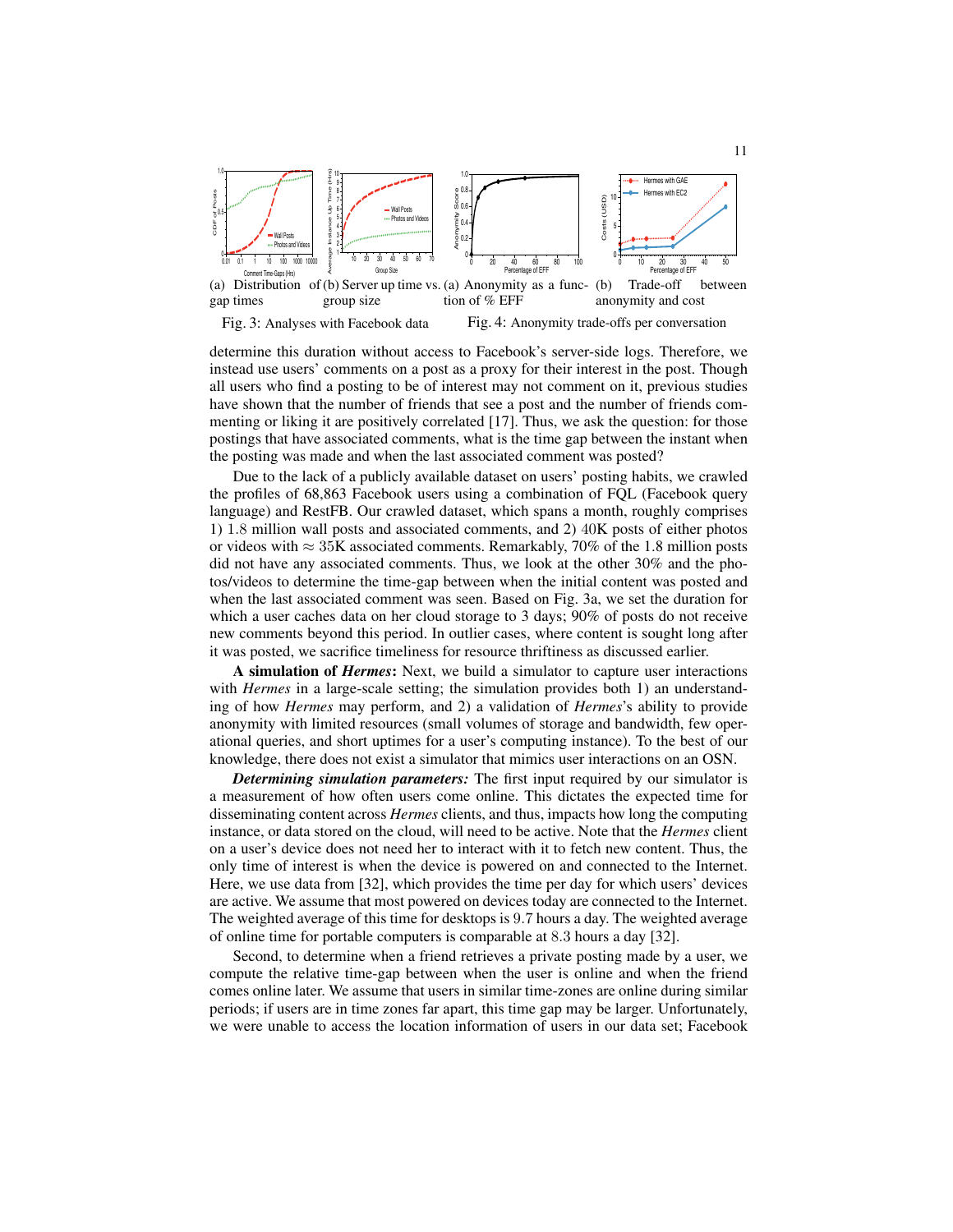does not allow programmatic access to this information. Hence, we use two approximations to characterize the distribution of when the friends of a user come online. 1) We assume that users come online at random instances uniformly distributed over a 24 hour period, and stay online for a uniformly distributed period with an average of 9.7 hours; we believe that this model represents the likelihood that a user's friends are distributed all over the globe. 2) We consider a best case scenario wherein all of a user's friends are in her time-zone; here, we assume that the user and her friends come online within a 12 hour period. Again, the time at which the user comes online is uniformly distributed within this period, and the duration for which one stays online is chosen as before.

Third, to accurately represent a user's posting habits, we replay the posts in our Facebook data set. Since the posts we crawl are those shared by a user with all her friends, we obtain an estimate for the expected *private* group size from [\[20\]](#page-16-23) and [\[3\]](#page-15-1); these studies suggest that while the social group size of a user is about 190, the more intimate size of a social group is 12. On this basis, we consider expected group sizes of 15, and use a uniform distribution with variance 10 (to cover group sizes from 5 to 25).

*Selecting system parameters:* To simulate *Hermes*, we also need to choose the parameters that control how the system trades off timeliness for anonymity. The two phases of a conversation, as discussed in Section [5,](#page-5-0) depend on four factors, namely the initial length of a round  $(l)$ , the multiplicative growth rate in phase one  $(A_1)$ , the growth rate in phase two  $(A_2)$ , and the number of rounds with no real comments in phase 1  $(X)$ , after which a conversation transitions to phase 2. To set X, we observe from the Facebook data that 95% of the time, the time gap between two consecutive comments is less than 24 hours. In other words, a conversation is unlikely to be of interest to friends if there are no comments for about 24 hours. Hence, we transition a conversation from the first to the second phase if we do not see a comment for 24 hours. Later we vary *l* and *A*<sup>1</sup> in our simulator and examine the effects on average cost and timeliness. For phase 2, we seek an exponential growth, but want to simultaneously keep in check the delay incurred in retrieving straggler comments; thus we set  $A_2 = 2$ .

*Simulator design:* Our simulator captures all the features of *Hermes* described in Sections [4](#page-3-2) and [5.](#page-5-0) In our simulation, every user initiates conversations and posts comments as per her posting activity on Facebook. For each private conversation initiated by a user, we select a randomly chosen subset of the user's friends based on her posting habits and the expected group size considered. We consider the size of every shared photo as 2 MB and the size of all other private posts as 0.5 KB (these numbers are much larger than what we got from our crawled data). Since a user's comments in our crawled data may be on posts made by users outside our crawled population, we post any comment by a user to a pre-existing randomly chosen conversation that she is involved in.

*Results and interpretations:* Our metrics of interest are (i) the time for which a user's compute instance needs to be active, (ii) the anonymity (likelihood of guessing if a friend is a true group member) a conversational group is provided, (iii) the total cost incurred, and (iv) the loss of timeliness due to users receiving stale data.

*Compute costs:* First, we seek to determine the time for which the instance associated with any object (post) needs to be active. Recall that a *Hermes* client of a group member obtains new content as soon as she comes online. Considering the two approximations discussed above for when users come online, Fig. [3b](#page-10-1) plots the distribution of the time it takes for all the members of a private group to access the object. This is the time for which the compute instance has to be up. To handle the common cases where the group size is small  $(< 15)$ , the compute instance needs be up for  $6-7$  hours even if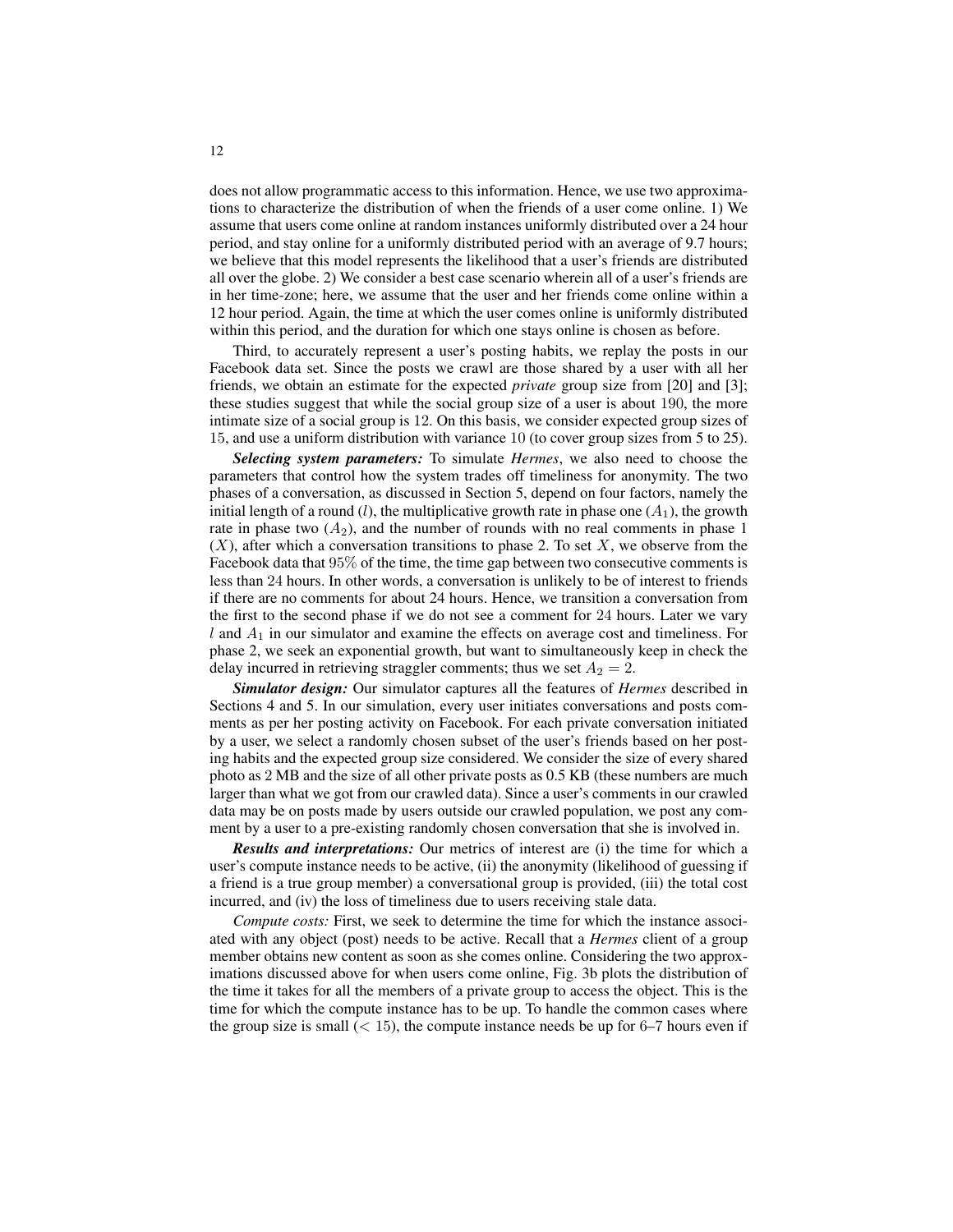<span id="page-12-0"></span>

<span id="page-12-3"></span><span id="page-12-2"></span><span id="page-12-1"></span>Fig. 5: Anonymity across conversations and system costs

a user's friends are globally distributed; if the friends are all local, it needs to be up for  $\approx$  4 hours. One may expect that in a typical case (when a user has both global and local friends), the compute instance will have to be up for a duration somewhere in between 4 and 7 hours; we conservatively choose the duration to be 10 hours. In rare cases where not all members access a posted object within the 10 hours, we trade-off timeliness in serving the content for lower cost. Based on this, our simulations indicate that, for  $\approx 90\%$  of the users, *Hermes* will need to keep their instances active for less than 100 hours (or 4 days) in a month, in order to privately exchange *all the Facebook data* that they shared in the entire month. In comparison, prior solutions for OSN privacy [\[29](#page-16-5)[,4\]](#page-15-0) require every user to persistently have a compute presence in the cloud.

*Quantifying anonymity:* Second, we seek to quantify the anonymity provided to a conversational group. First, we consider each conversation individually. We define the *anonymity score* to be the probability that the server is unable to correctly identify a group member as true or fake (as discussed in Section [5](#page-5-0) this is  $(1 - \frac{|\mathbb{G}|}{|\mathbb{D}|})$ ). In Figure [4a,](#page-10-2) we plot the anonymity score while varying the number of fake group members. The x-axis represents the percentage of the initiator's friends outside the group, who are added as fake members (denoted as external fake friends or EFFs). Specifically,  $\mathbb{D} =$  $\mathbb{G} \cup$  EFF where, EFF  $\subseteq \{ \mathbb{N} - \mathbb{G} \}$ . The y-axis represents the anonymity score. Since the likelihood that the server is able to guess correctly is approximately proportional to the ratio of the number of true members (fixed) to the size of the composite group (with true and fake members), the anonymity score steeply increases as the size of the composite group increases initially. Beyond a certain point, we reach a point of diminishing gains, wherein the increase in the anonymity score is less significant with an increase in the composite group size. To achieve an anonymity score of about 0*.*9, we need to add 25% of the friends outside the true group as fake members in each conversation.

*Per conversation anonymity vs. cost trade-off:* Next, in Figure [4b,](#page-10-3) we depict the expected (total) cost incurred as a function of the percentage of EFFs. We obtain the per-resource costs for different contributing factors from [\[1](#page-15-2)[,2](#page-15-3)[,8\]](#page-16-24), and multiply this with the amount of resources consumed. For an anonymity score of  $0.9$  (% of EFFs = 25), we see that the expected *total* monthly cost per user is relatively low (*<* \$ 4) with both Google App Engine (GAE) and Amazon EC2 (storage and computing are from the same provider). Thus, an EFF of  $25\%$  (or  $\mathbb{N} - \mathbb{G}/4$ ) presents the best trade-off between per conversation cost and anonymity in *Hermes*.

*Handling intersection attacks:* In the scenario described above, we only considered the anonymity in a given conversation; the cost due to fake conversations (included for protection against intersection attacks) was not considered. Next, we present results that capture the effect of these conversations, which appear at a rate of  $\lceil \frac{K-D}{D} \rceil$  (recall Stage [2\)](#page-8-1). The parameter  $K$  determines the level of anonymity provided across conver-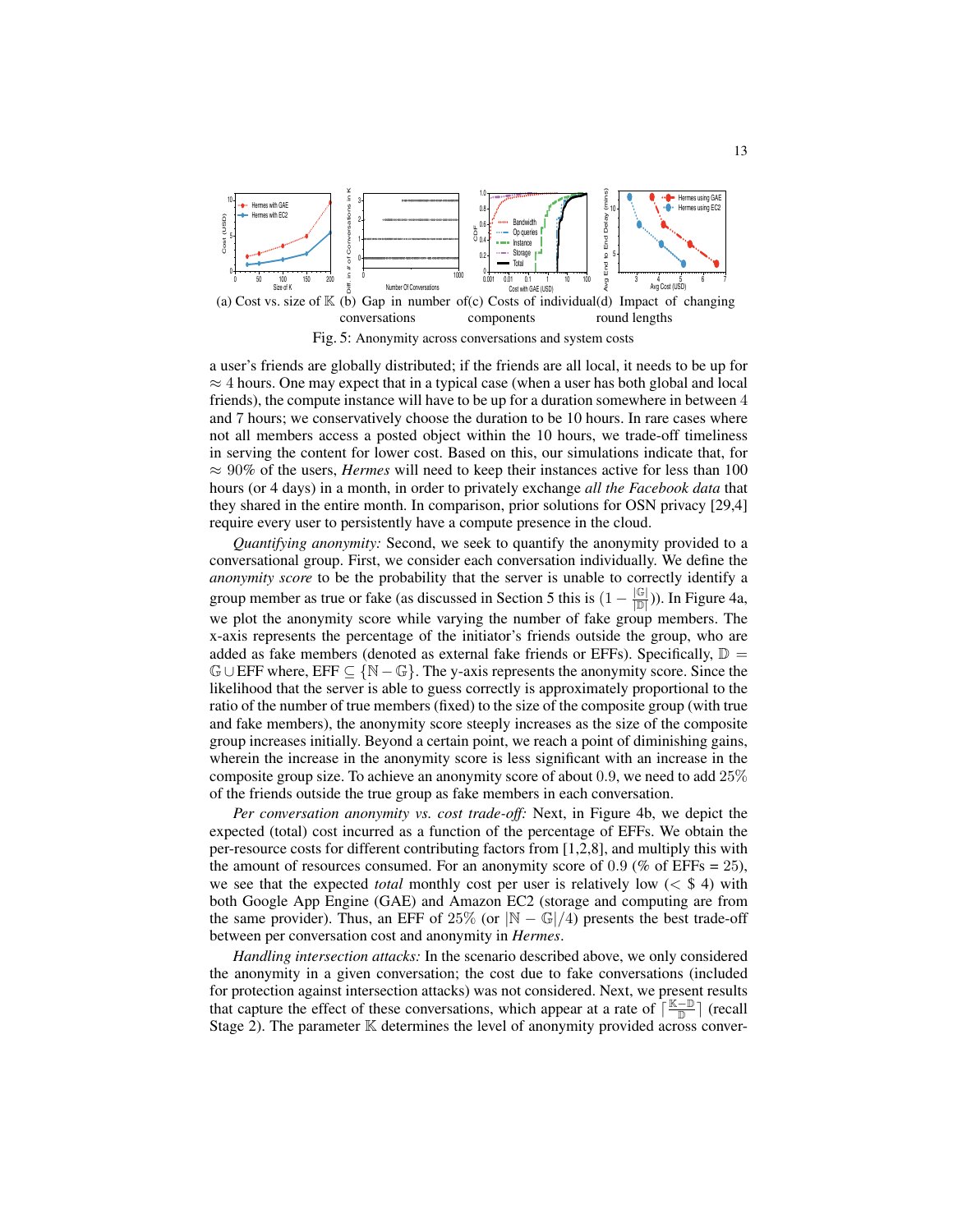<span id="page-13-1"></span><span id="page-13-0"></span>

| $A_1$                                     | Avg. Delay Avg. Ops |             | <b>Operation</b> |                                               | <b>MS/Req Bytes Rx Bytes Sent</b> |    |  |
|-------------------------------------------|---------------------|-------------|------------------|-----------------------------------------------|-----------------------------------|----|--|
|                                           | (min)               | $Cost (\$)$ | Posts links      | 130                                           |                                   |    |  |
| 1.025                                     | 2.8867              | 5.13        | Check and        | 50                                            | 22                                | 35 |  |
| 1.05                                      | 3.096               | 2.80        | retrieve update  |                                               |                                   |    |  |
| 1.10                                      | 22.52               | 2.32        | Add comment      | 45                                            |                                   |    |  |
| Table 1: Cost for various values of $A_1$ |                     |             |                  | Table 2: Hermes's resource consumption on GAE |                                   |    |  |

sations as discussed earlier. The value of  $\mathbb G$  is specific to each user and varies from 5 to 25; we fix an EFF of 25 % based on our previous results. In Figure [5a,](#page-12-0) we change K by varying  $\mathbb{K}_2$  ( $\mathbb{K}_1$  is estimated in the first stage of the process for each user as dis-cussed in Section [5\)](#page-5-0). We immediately see that  $\mathbb{K} \approx 150$  yields the highest anonymity at a reasonable cost. This is only marginally higher than the value of  $D$  (with the chosen EFF value). This implies that, on average, we need only one fake conversation for every real conversation in order to thwart the intersection attack. In Figure [5b,](#page-12-1) we plot the difference in the maximum and minimum number of conversations that the members of Top  $K$  group have participated in. We see that this difference is no greater than 3 at all times; this demonstrates the high degree of anonymity within the Top  $K$  group.

*Cost breakdown:* Figure [5c](#page-12-2) shows the distribution (across users) of the total costs due to the various components required by *Hermes*, viz., storage, bandwidth, operational queries, and the computing instance, with GAE. We see that, for about 95% of the users, the total cost is  $\lt$  \$10 a month. In comparison, if a compute instance is always active, the cost of this alone would be *>* \$60 per month. We also see that the cost due to operational queries and the instance are the biggest contributors to the total cost. This is expected since storage and bandwidth are relatively cheap, especially since *Hermes* purges the cloud storage regularly. Operational costs are *relatively* high since storing, retrieving, or even checking for content, incurs a cost [\[2,](#page-15-3)[8\]](#page-16-24). The total cost with EC2 is slightly lower than that with GAE  $\ll$  \$9 for 95% of the users) but the trends in the cost components are similar; we do not plot the results here due to space considerations.

*Timeliness vs. cost:* In Figure [5d,](#page-12-3) we plot the expected delay incurred in accessing posts (a measure of timeliness) versus the expected (total) cost. We again use GAE. If the length *l* of each round (recall Section [5\)](#page-5-0) is reduced, the operational costs are increased, but the timeliness is improved as well. If instead, we increase *l*, the timeliness suffers but queries are made less often (to check for content) and thus, cost decreases. Even if the desired expected delay is as low as 5 minutes, the incurred cost with GAE is no more than \$5 per month. With EC2, this cost is even lower (\$3). These results demonstrate that good timeliness is possible with *Hermes*, with fairly low cost.

*Timeliness vs. anonymity:* Next, we quantify the impact of varying *A*<sup>1</sup> on timeliness for a fixed *l* (set to 5 minutes for our experiments). We measure this impact in terms of average costs and the average delay over all conversations in the simulation. In Table [1](#page-13-0) we show a representative subset of our results that is of interest. As evident, increasing *A*<sup>1</sup> decreases average cost but increases the average delay of message propagation. From the table we see that when  $A_1$  is decreased to 1.05 from 1.10, the marginal reduction in delay is significant; however, the additional reduction is marginal when *A*<sup>1</sup> is further reduced to 1*.*025. The cost growth is almost linear. These results suggest that setting  $A_1$  (by default) to 1.05 provides the best trade-off between delay and cost.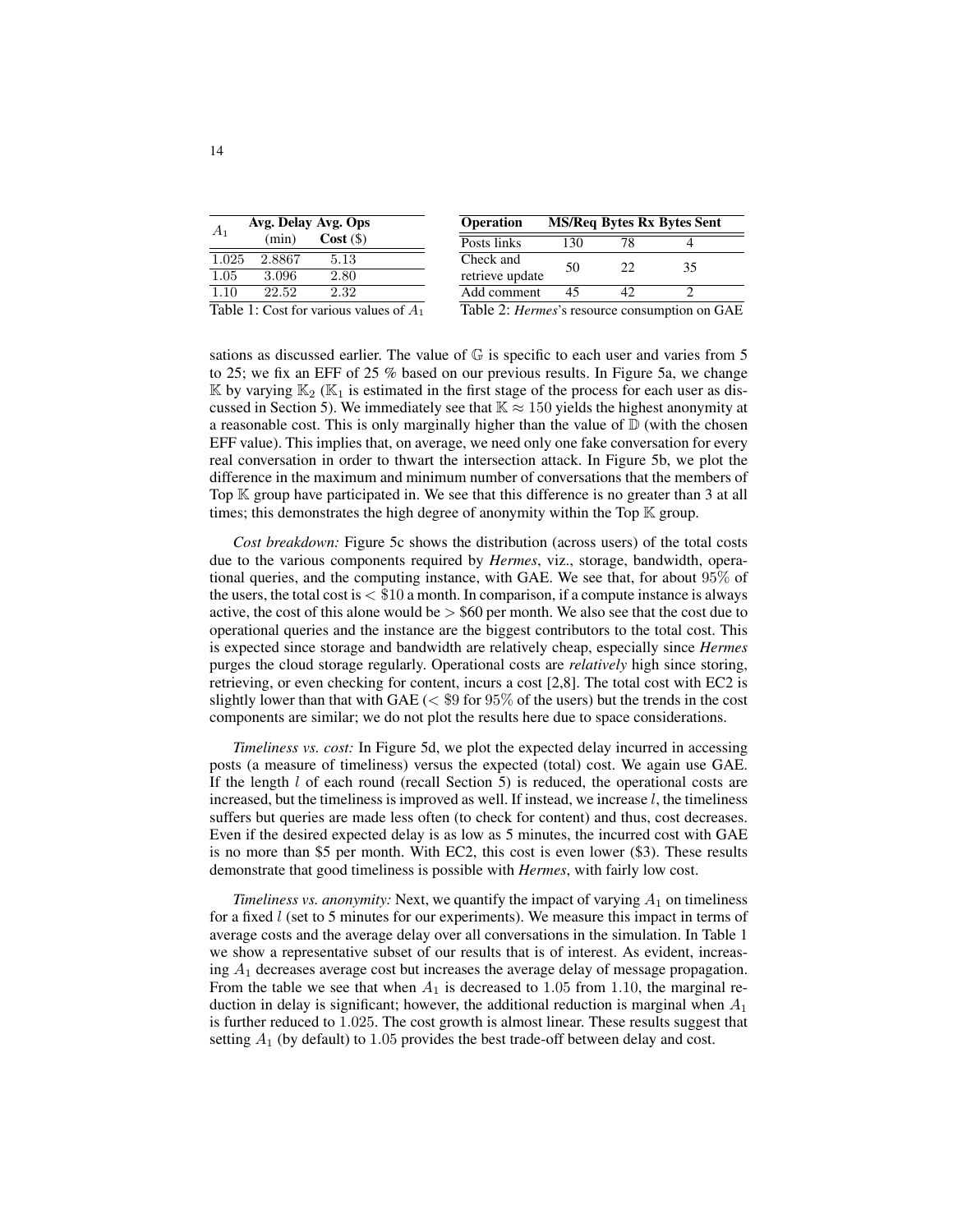<span id="page-14-1"></span>

<span id="page-14-3"></span><span id="page-14-2"></span>Fig. 6: End-to-end delays on *Hermes* and on Facebook

#### 7 Prototype Implementation and Evaluations

Implementation: We prototype *Hermes* in Java as an add-on to Facebook. We use the Facebook front end and a user's profile therein is used for making her public key component available. *Hermes* runs as a middleware and intercepts posts classified as private. Dropbox and Google App Engine (GAE) are used for storage and computation. Upon installation, the *Hermes* client requests OAuth 2.0 [\[10\]](#page-16-25) access tokens from both Facebook and Dropbox and stores these locally for later use. The client crawls the list of the user's friends on Facebook and creates one *uf ile* for each of them on Dropbox. The client also initializes a web-based application on GAE on behalf of the user.

The implementation of *Hermes* essentially follows the design as described in the previous sections. ECDH is used to establish pairwise keys between the initiator and each of her friends and these are then used to establish conversation specific group keys. Then, the *Hermes* client uploads the content encrypted with the group key, to the user's space on Dropbox and requests Dropbox for the public URLs for these files.<sup>[3](#page-14-0)</sup> When the user shares content, the *Hermes* client also invokes a GAE instance and uses the GAE data store to save the encrypted public URL to the file on Dropbox. All communications with the instance are over HTTPS. For efficiency, the instance shuts itself down after a configurable time has elapsed after creation (10 hours by default).

Both true and fake members access content as described earlier. The client devices of fake users are provided with a group key whose prefix indicates that it is a fake member; the server cannot detect a fake member, since the fake group key is encrypted using the pairwise keys. The client of a fake member simply discards all content retrieved with respect to the conversation (both the original posting as well as comments).

Storage overhead associated with shared content: Our implementation uses AES (256 bit key) to encrypt data and ECDH to establish a symmetric key (using the *P*-256 curve defined in [\[11\]](#page-16-26)). The parameters (such as the curve and *p*) are defined in *P*-256 and available to all users.

*Hermes* adds overhead to shared content in three ways. (1) As described in Sec-tion [4,](#page-3-2) each *ufile* entry occupies 16 bytes for a hash value and  $\approx$  20 bytes for an encrypted URL on Dropbox. (2) Each *uf ile* entry also includes the group key encrypted with the pairwise key of the sender and its corresponding receiver, with information for associating the entry with the receiver and authenticating her. In our implementation, the size of each *password* tuple is 62 bytes. (3) *Hermes* stores information about the uploaded files and the access tokens for writing to a user's Dropbox account on the user's GAE instance. In our implementation, every post accounts for 440 bytes of space

<span id="page-14-0"></span><sup>&</sup>lt;sup>3</sup> With typical file sharing on Dropbox, when Alice shares a file with Bob, the shared file is counted towards the storage capacity of both Alice and Bob. In our implementation, public links are simply pointers to Alice's files; the files are then directly accessed by Bob.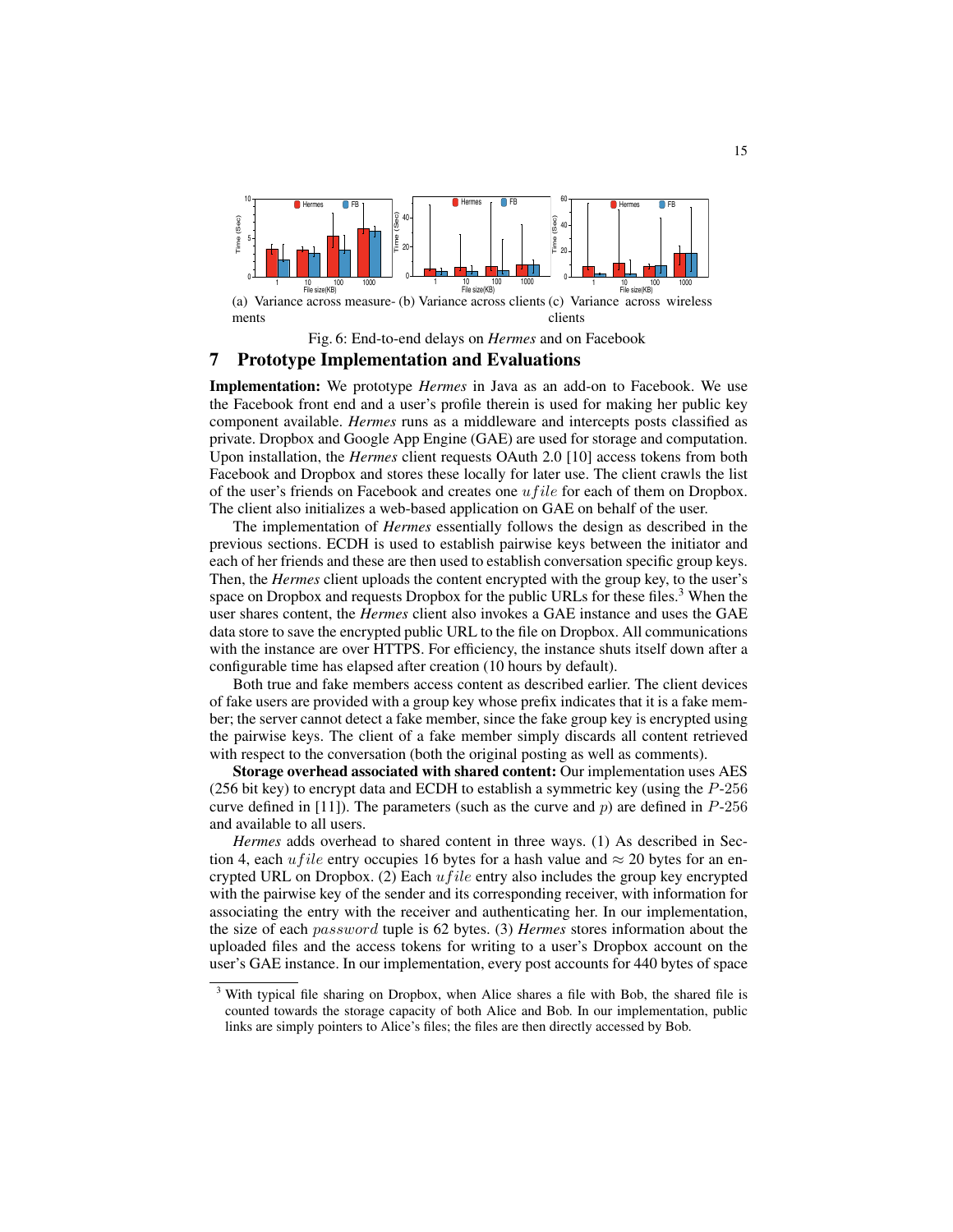on the GAE instance. In essence, (1) *Hermes*'s storage overhead is a few KB for sharing data of any size; as an illustration, storage overhead is 82, 820, and 1640 bytes for group sizes of 1, 10, and 20 members (including fake), and (2) storage overhead of *Hermes* increases linearly with the composite group size. Note that we expect private groups to be typically small [\[20](#page-16-23)[,3\]](#page-15-1).

Efficiency of *Hermes*: We next evaluate our prototype by comparing the delay incurred in sharing data with *Hermes* to that with Facebook. We share files of different sizes and measure the total delay between when a user shares a file and when a recipient completes receiving that file. To mimic the overhead seen by real users, the receiver program contacts 250 compute instances (250 is the average number of friends on Facebook [\[14\]](#page-16-27)) to check for new content.

Fig. [6a](#page-14-1) shows the variance in delays incurred (the minimum, median, and maximum values across 5 trials) in the above experiment. The overhead imposed by *Hermes* as compared to sharing and receiving data on Facebook, especially for delay-sensitive sharing of small files, is within reason (a few seconds). Delays on *Hermes* are higher than delays on Facebook because *Hermes* not only posts the shared content on Dropbox, but also sends the links to these files to the user's GAE instance. Furthermore, *Hermes* uploads and downloads *uf iles* in addition to the content being shared.

We repeat the experiment on 6 PlanetLab [\[28\]](#page-16-28) nodes, two on the US west and east coasts, and one each in Europe, Asia, Australia, and South America, and with 10 clients that access *Hermes* and Facebook via WiFi. Figs. [6b](#page-14-2) and [6c](#page-14-3) show the variance in median access times across the PlanetLab nodes and across the wireless clients. We see that the access times with *Hermes* are comparable to that of direct data sharing on Facebook.

Resource usage: Next, we measure the compute and bandwidth resources consumed by the three *Hermes* client operations that require interactions with the compute instance: (i) post links to newly shared content to the instance, (ii) serve requests from friends who check if anything new has been shared with them (and download new comments, if any), and (iii) receive the link to a recipient's comment and post it to the conversation. We perform each operation 1000 times and examine GAE's reports for resource usage. Table. [2](#page-13-1) shows that the compute time and incoming/outgoing network traffic incurred on average, for each operation is low.

#### 8 Conclusions

We design and implement *Hermes*, a practical, cost-effective, OSN architecture for private content sharing. *Hermes* intelligently uses limited storage and computing resources on the cloud to facilitate timeliness and high availability, while minimizing resource usage. A key property of *Hermes* is that neither the cloud providers nor other friends of a user can infer the membership of a private group. Via an analysis of mined Facebook data and exhaustive simulations, we show that *Hermes* greatly reduces costs compared to alternative solutions while ensuring the anonymity of the private group.

Acknowledgement: This work was supported by Army Research Office grant 62954CSREP.

#### **References**

- <span id="page-15-2"></span>1. Amazon EC2 micro-instance. amzn*.*[to/14fxKbM](amzn.to/14fxKbM)
- <span id="page-15-3"></span>2. Amazon S3 pricing. amzn*.*[to/1dRGFuz](amzn.to/1dRGFuz)
- <span id="page-15-1"></span>3. Anatomy of Facebook. on*.*fb*.*[me/1az2axi](on.fb.me/1az2axi)
- <span id="page-15-0"></span>4. The Diaspora project. [diasporaproject](diasporaproject.org/)*.*org/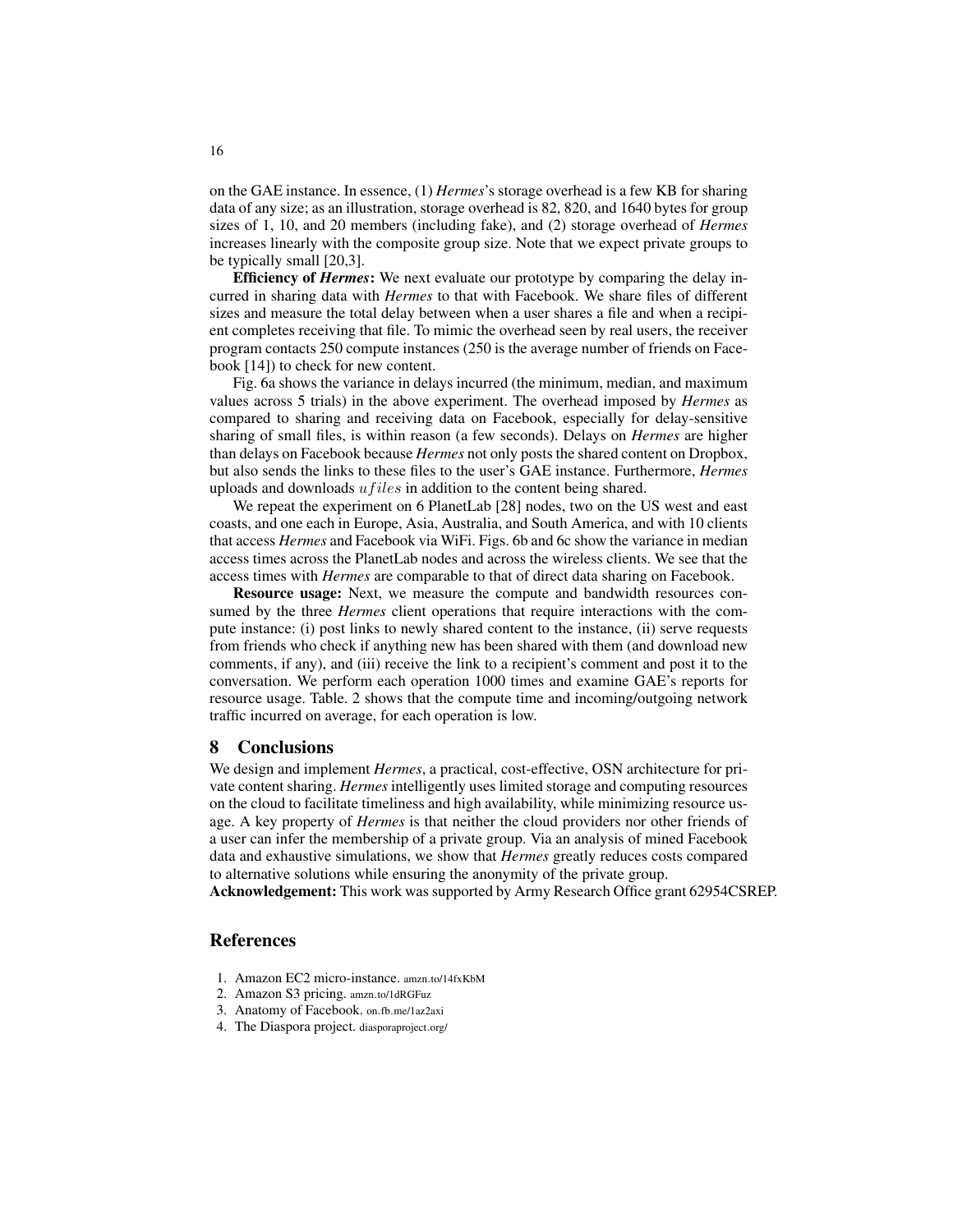- <span id="page-16-1"></span>5. Facebook fixes security glitch after leak of Mark Zuckerberg photos. lat*.*[ms/14fx4mC](lat.ms/14fx4mC)
- <span id="page-16-0"></span>6. Facebook says it fixed leak that opened info to third-parties. wapo*.*[st/12UidOW](wapo.st/12UidOW)
- <span id="page-16-17"></span>7. Google App Engine. bit*.*[ly/117kPXo](bit.ly/117kPXo)
- <span id="page-16-24"></span>8. Google App Engine Pricing. bit*.*[ly/1cclPzm](bit.ly/1cclPzm)
- <span id="page-16-18"></span>9. Heroku. www*.*[heroku](www.heroku.com/)*.*com/
- <span id="page-16-25"></span>10. OAuth. [oauth](oauth.net/)*.*net/
- <span id="page-16-26"></span>11. Recommended elliptic curves for federal government use. 1*.*usa*.*[gov/14fwPYI](1.usa.gov/14fwPYI)
- <span id="page-16-2"></span>12. Some quitting Facebook as privacy concerns escalate, bit*.*[ly/15pqQmK](bit.ly/15pqQmK)
- <span id="page-16-6"></span>13. Syme. [getsyme](getsyme.com)*.*com
- <span id="page-16-27"></span>14. Your Facebook friends have more friends than you. wapo*.*[st/11I58Mj](wapo.st/11I58Mj)
- <span id="page-16-3"></span>15. Baden, R., Bender, A., Spring, N., Bhattacharjee, B., Starin, D.: Persona: An online social network with user-defined privacy. SIGCOMM '09
- <span id="page-16-11"></span>16. Beato, F., Kohlweiss, M., Wouters, K.: Scramble! your social network data. PETS'11
- <span id="page-16-21"></span>17. Bernstein, M.S., Bakshy, E., Burke, M., Karrer, B.: Quantifying the invisible audience in social networks. CHI '13
- <span id="page-16-9"></span>18. Danezis, G., Serjantov, A.: Statistical disclosure or intersection attacks on anonymity systems. In: Proceedings of the 6th International Conference on Information Hiding. IH'04
- <span id="page-16-15"></span>19. Dingledine, R., Mathewson, N., Syverson, P.: Tor: The second-generation onion router. In: Security'04
- <span id="page-16-23"></span>20. Dunbar, R.: The ultimate brain teaser. bit*.*[ly/17Floky](bit.ly/17Floky)
- <span id="page-16-10"></span>21. Feldman, A.J., Blankstein, A., Freedman, M.J., Felten, E.W.: Social networking with frientegrity: Privacy and integrity with an untrusted provider. Security'12
- <span id="page-16-13"></span>22. Feldman, A.J., Zeller, W.P., Freedman, M.J., Felten, E.W.: Sporc: Group collaboration using untrusted cloud resources. OSDI'10
- <span id="page-16-4"></span>23. Guha, S., Tang, K., Francis, P.: Noyb: Privacy in online social networks. WOSN '08
- <span id="page-16-7"></span>24. Jahid, S., Nilizadeh, S., Mittal, P., Borisov, N., Kapadia, A.: DECENT: A decentralized architecture for enforcing privacy in online social networks. IEEE SESOC'12
- <span id="page-16-16"></span>25. Koblitz, N., Menezes, A., Vanstone, S.: The state of elliptic curve cryptography. Designs, Codes and Cryptography (2000)
- <span id="page-16-19"></span>26. Lamport, L.: Time, clocks, and the ordering of events in a distributed system. Commun. ACM (1978)
- <span id="page-16-8"></span>27. Liu, D., Shakimov, A., Caceres, R., Varshavsky, A., Cox, L.P.: Confidant: Protecting osn data ´ without locking it up. Middleware'11
- <span id="page-16-28"></span>28. Peterson, L., Anderson, T., Culler, D., Roscoe, T.: A Blueprint for Introducing Disruptive Technology into the Internet. In: HotNets'02
- <span id="page-16-5"></span>29. Shakimov, A., Lim, H., Caceres, R., Cox, L., Li, K., Liu, D., Varshavsky, A.: Vis-a-vis: Privacy-preserving online social networking via virtual individual servers. COMSNETS '11 (2011)
- <span id="page-16-14"></span>30. Stefanov, E., Shi, E., Song, D.X.: Towards practical oblivious ram. NDSS'12
- <span id="page-16-20"></span>31. Sweeney, L.: K-anonymity: A model for protecting privacy. Int. J. Uncertain. Fuzziness Knowl.-Based Syst. (2002)
- <span id="page-16-22"></span>32. Urban, B., Tiefenbeck, V., Roth, K.: Energy consumption of consumer electronics in US homes in 2010. bit*.*[ly/10NMqOn](bit.ly/10NMqOn)
- <span id="page-16-12"></span>33. Zhang, L., Mislove, A.: Building confederated web-based services with priv.io. COSN '13, New York, NY, USA

#### A Propagating updates via *uf iles*

The *ufile* contains tuples  $\langle id, c_{url}, up, data \rangle$ , where *id* is a monotonically increasing counter (eventually wraps around),  $c_{url}$  is the unique URL pointing to the folder of the owner of conversation *c*, *up* indicates the type of update, and *data* is the data associated with a specific update status (explained later). A user's *Hermes* client creates a *uf ile* for each of the user's friends when the user first begins using *Hermes* (and whenever the user adds a new friend thereafter). The first time that a pair of friends engage